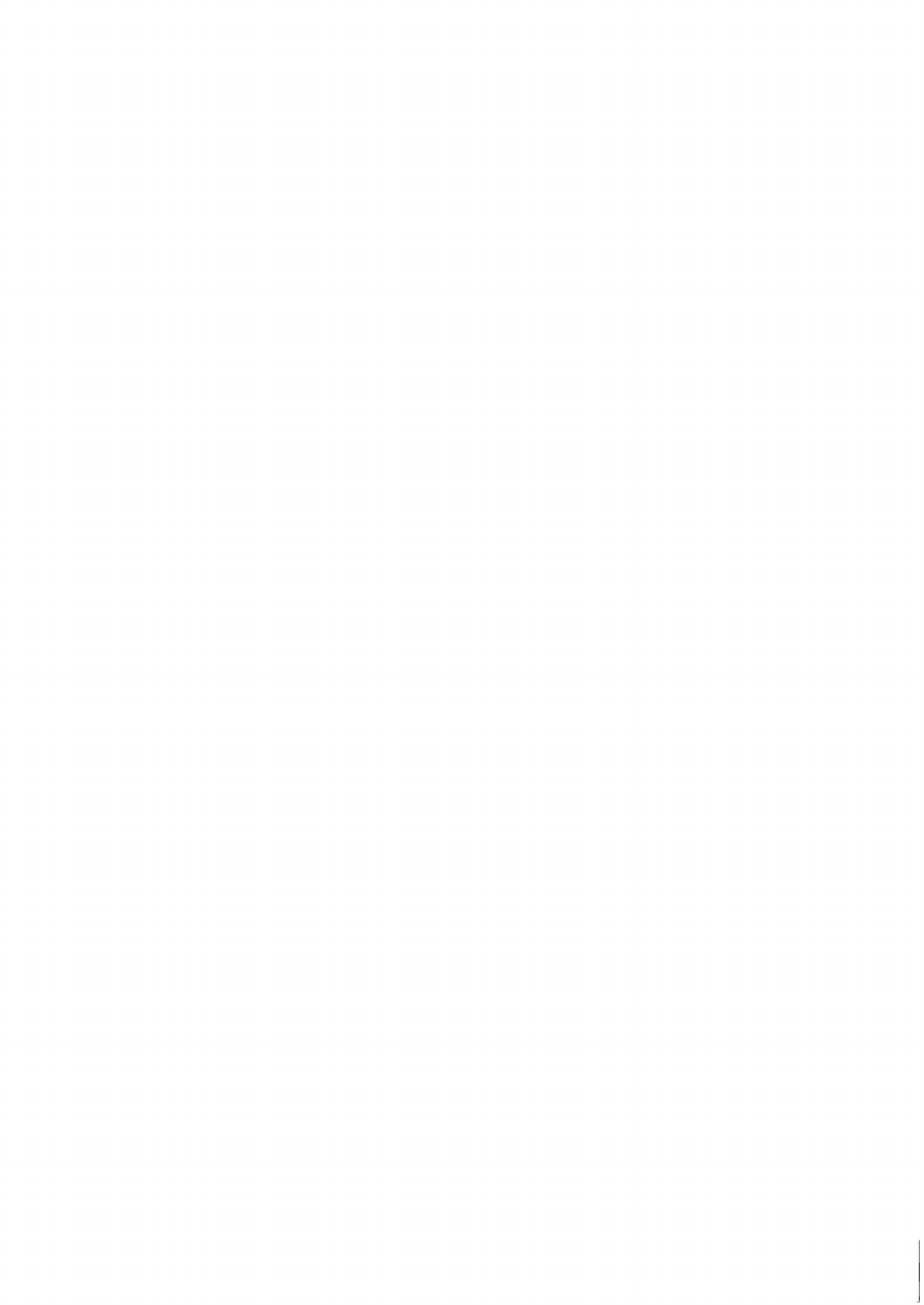### Preface

Health care system (HCS) managers need quantitative tools to assist them in their planning and management activities. The main task of the health care systems team of IIASA's Human Settlements and Services Area is to construct one of these analytic tools--a HCS model. While the prevalence estimation model presented here forms a part of the HCS model, it can also be used independently.

Knowledge about the prevalence of **2** disease (needs) gives the health care decision maker the opportunity to allocate resources better than he could using only incidence data (demands). For this reason, special investigations have been carried out to find out disease prevalence in some countries (see for example  $[10]$ ,  $[11]$ ,  $[12]$ ). The method presented here is not as universal as the mentioned investigations, but for some diseases it allows one to estimate the true figures of prevalence. In these particular cases, the method allows for saving time and money and for answering questions about prevalence estimation.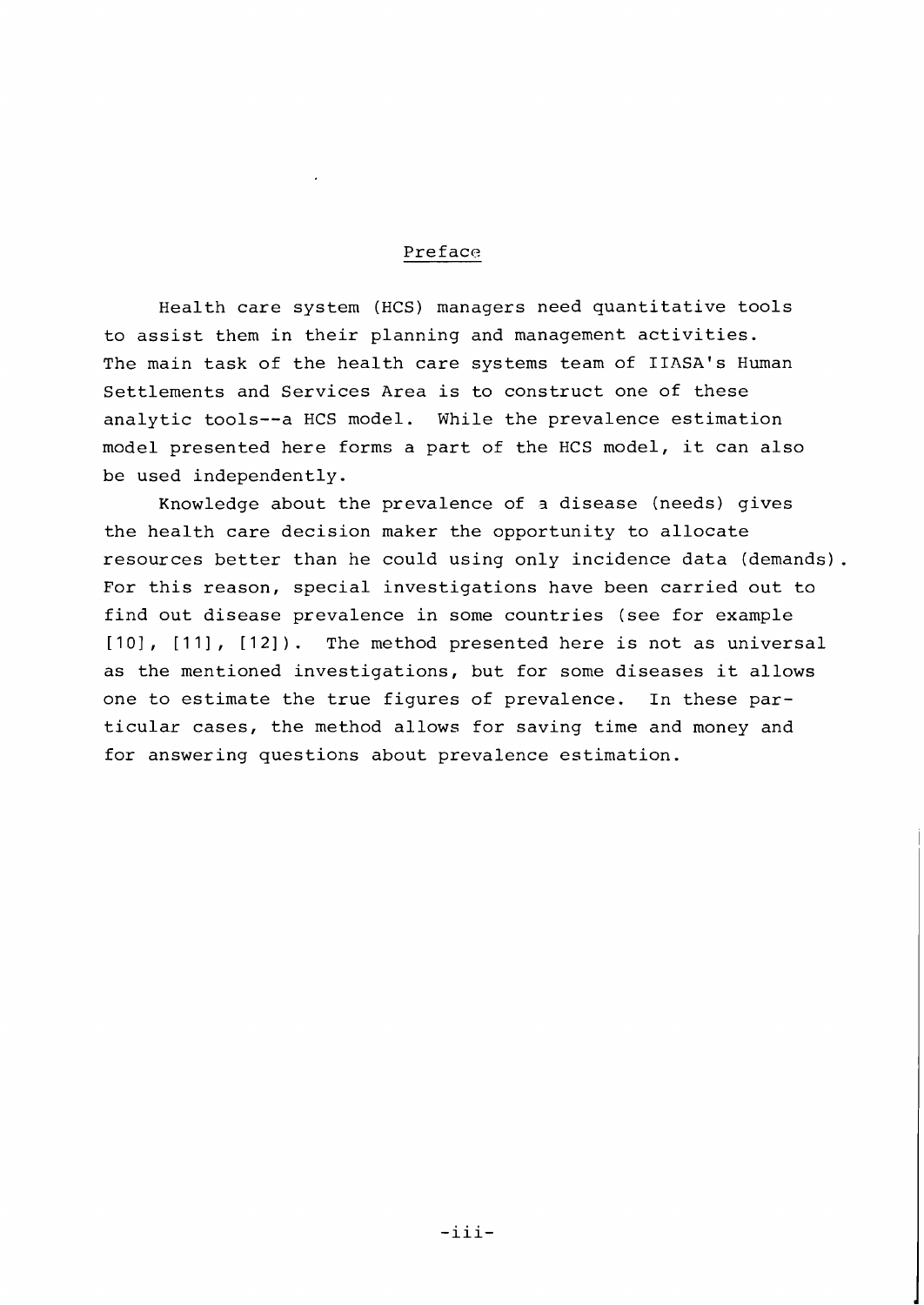$\label{eq:2.1} \frac{1}{\sqrt{2}}\left(\frac{1}{\sqrt{2}}\right)^{2} \left(\frac{1}{\sqrt{2}}\right)^{2} \left(\frac{1}{\sqrt{2}}\right)^{2} \left(\frac{1}{\sqrt{2}}\right)^{2} \left(\frac{1}{\sqrt{2}}\right)^{2} \left(\frac{1}{\sqrt{2}}\right)^{2} \left(\frac{1}{\sqrt{2}}\right)^{2} \left(\frac{1}{\sqrt{2}}\right)^{2} \left(\frac{1}{\sqrt{2}}\right)^{2} \left(\frac{1}{\sqrt{2}}\right)^{2} \left(\frac{1}{\sqrt{2}}\right)^{2} \left(\$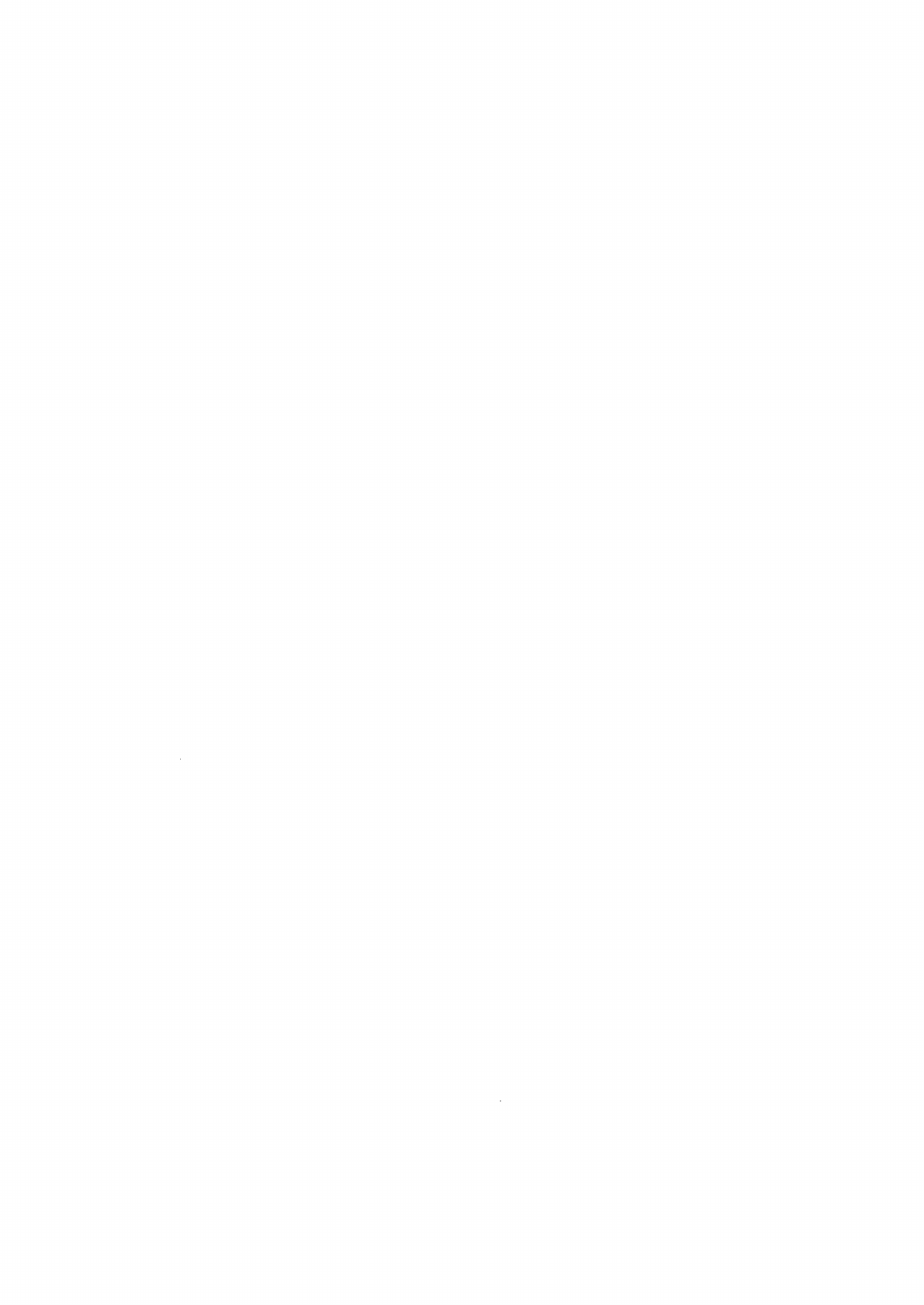# Abstract

A mathematical model of a degenerative type disease is discussed in this paper. The model allows the user to estimate the number of new morbidity episodes and the prevalence of the disease, provided data on population age structure and age specific deaths are available. To verify the model some experiments with its computer version were carried out. The computer program listing and results of the experiments are presented.

 $\sim$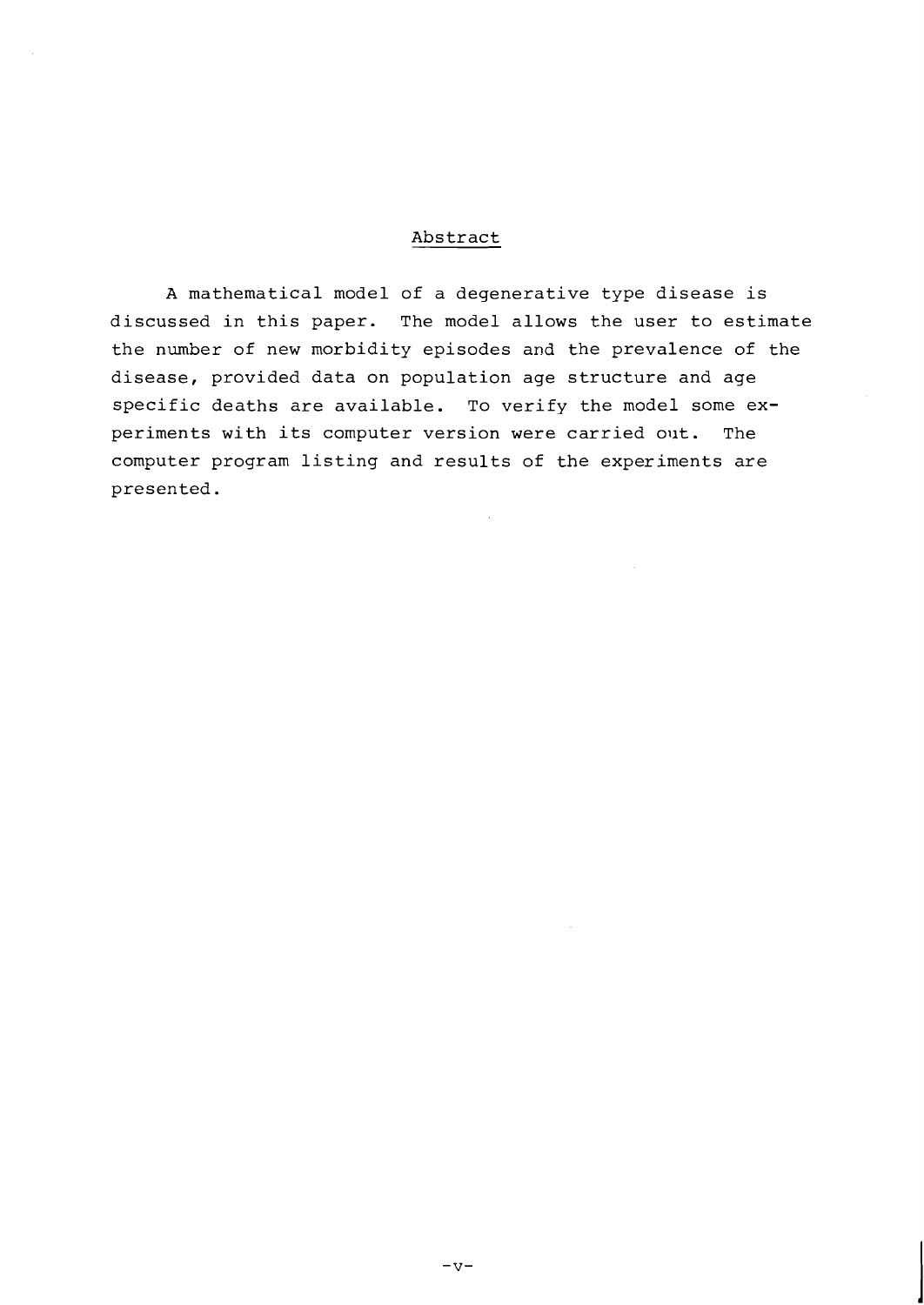$\label{eq:2.1} \frac{1}{\sqrt{2}}\int_{\mathbb{R}^3}\frac{1}{\sqrt{2}}\left(\frac{1}{\sqrt{2}}\right)^2\frac{1}{\sqrt{2}}\left(\frac{1}{\sqrt{2}}\right)^2\frac{1}{\sqrt{2}}\left(\frac{1}{\sqrt{2}}\right)^2\frac{1}{\sqrt{2}}\left(\frac{1}{\sqrt{2}}\right)^2.$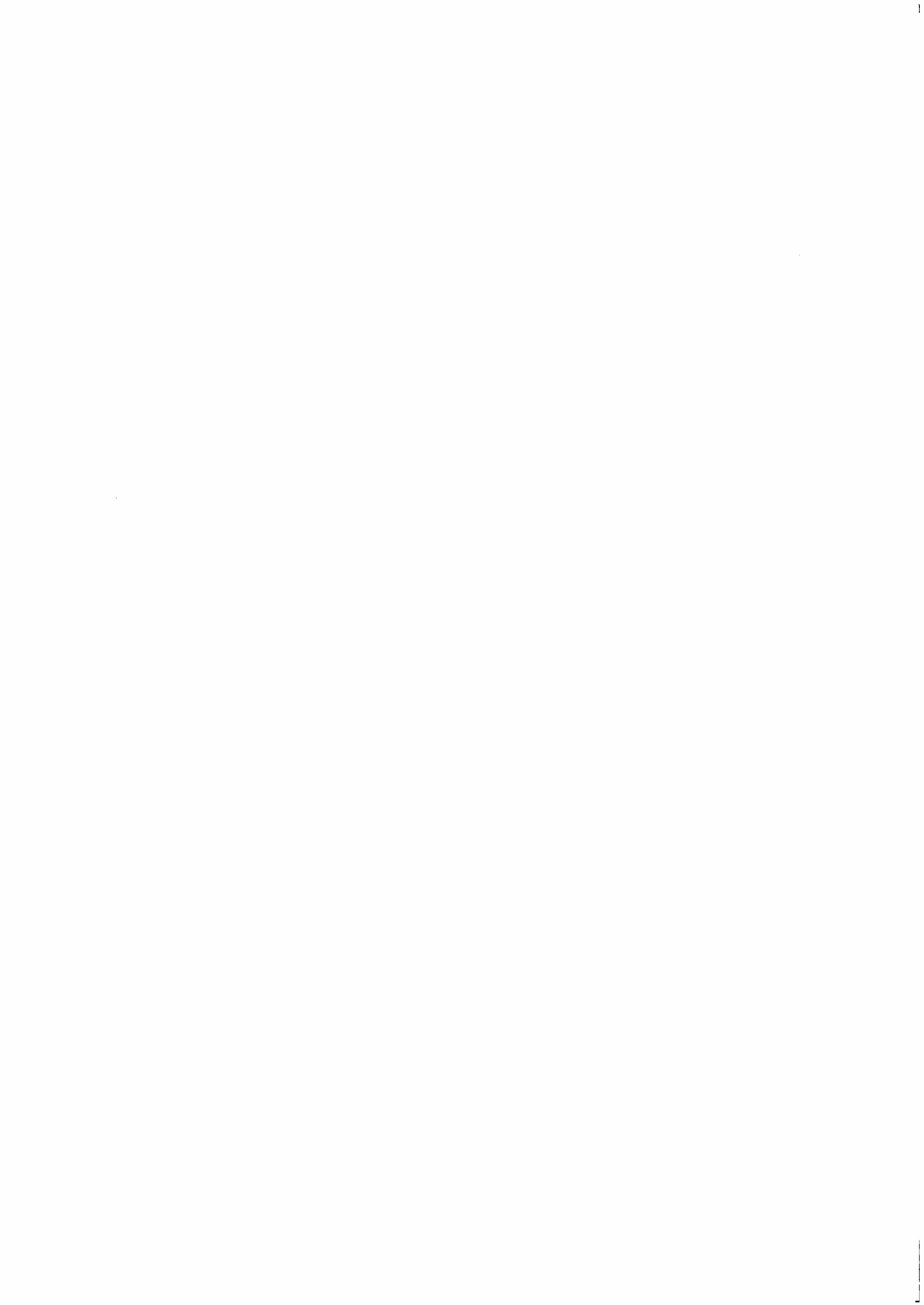### On the Estimation of Morbidity

## 1. INTRODUCTION

The development of a health care system model is the main task of the health care systems team of the Human Settlements and Services Area at IIASA. The main concepts and results of the team's activities have been published in [1-41. This work is a continuation of modeling the morbidity of degenerative diseases [2]. Available data used for experimenting with the model are:

- a) population by age [5];
- b) all causes death rates specified by age [5];
- c) cause-specific death rates by age [5]; and
- d) survival of sick individuals [6,7].

The approach presented here provides the possibility for estimating the prevalence of a given type of degenerative disease from indirect data.

### 2. PREVALENCE MODEL

Prevalence of a given disease at time t is defined to be the number of individuals afflicted with this disease at time t. It is specified by sex and age, per 100,000 population. Morbidity rate, or incidence, refers to the rate at which people contract the disease: the number per year per 100,000 people, specified by age and sex. Death rates from all causes and death rates according to cause are used here as they are defined in [5].

Let us consider a given degenerative type disease. An individual is considered healthy if he has not contracted the disease under consideration; otherwise, he is considered to be individual is considered *healthy* if he has not contracted the<br>disease under consideration; otherwise, he is considered to be<br>sick. The population is divided into N age strata. In addition:<br> $P_i$  is the number of individu

 $h_i$  is the number of healthy individuals;

 $\mu_i$  is the incidence, specified by sex, per 100,000 healthy individuals from the i-th stratum;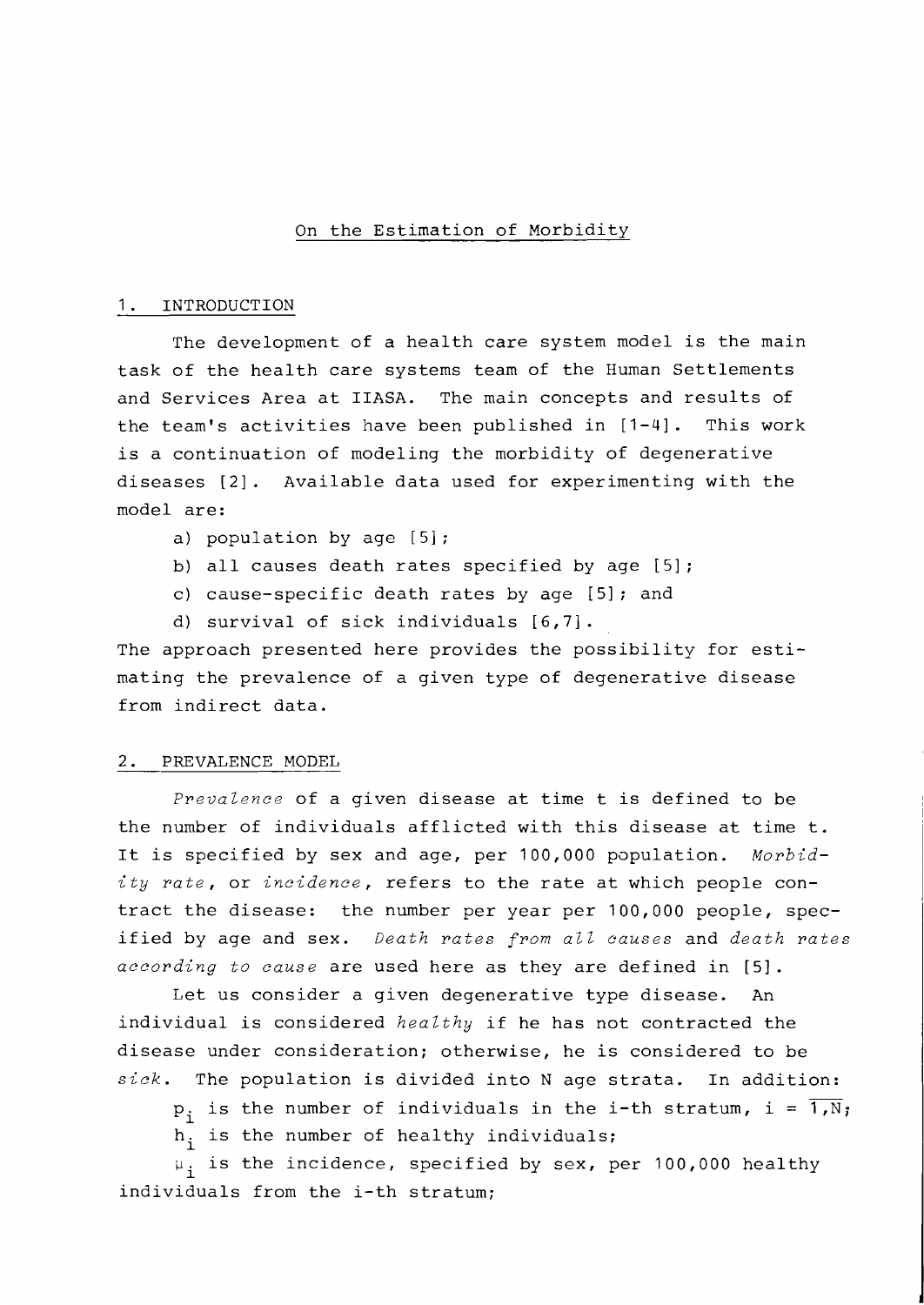$\tilde{z}$  $\widetilde{\texttt{D}}_{\texttt{i}}$  is the death rate from all causes, specified by sex, per 100,000 population;

 $D_{i}^{*}$  is the death rate according to cause (given disease), specified by sex, per 100,000 population;

d<sub>ij</sub> is the *specific death rate* and is defined to be the number of deaths per 100,000 sick individuals who contracted the disease in the i-th stratum j years ago.

$$
D_{i} = \tilde{D}_{i} - D_{i}^{*} \tag{1}
$$

$$
\beta_{ij} = D_{i+j} + d_{ij}
$$
 (2)

The flow diagram for the prevalence is presented in Figure 1.



Figure 1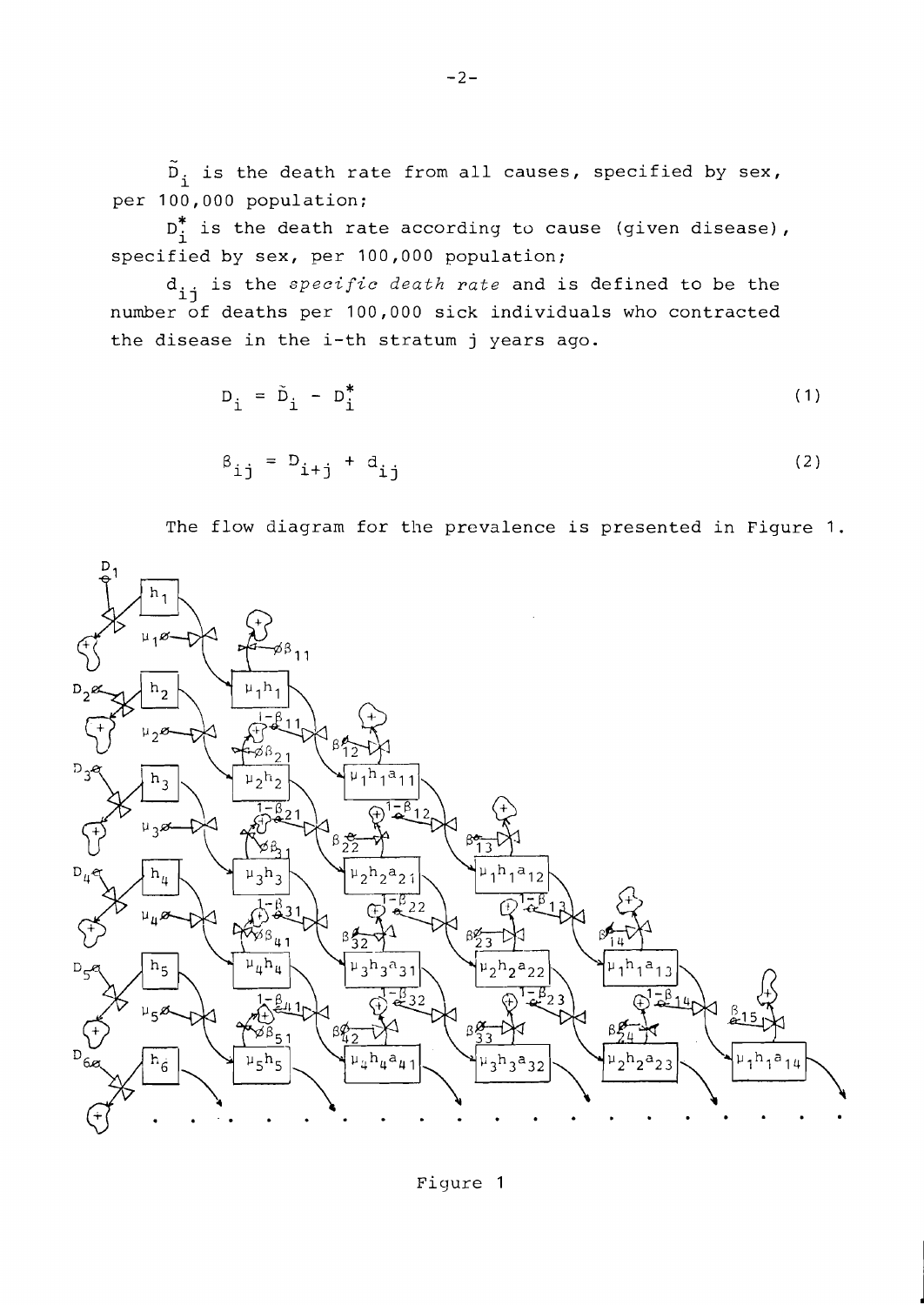It can be seen from the diagram that the number of healthy people in the first stratum is equal to  $h_1$ . During one year,  $\mu_1 h_1$ healthy people contract the disease. In the following year,  $\mu_1 h_1$  (1 -  $\beta_{11}$ ) are still alive, and so forth. Thus, one can see that for each stratum, balance equations, describing that the number of individuals in the i-th stratum is equal to the sum of healthy and sick individuals, can be written as follows:

$$
p_1 = h_1 \tag{3.1}
$$

$$
P_2 = h_2 + \mu_1 h_1 \tag{3.2}
$$

$$
p_3 = h_3 + \mu_2 h_2 + \mu_1 h_1 (1 - \beta_{11})
$$
 (3.3)

$$
P_{4} = h_{4} + \mu_{3}h_{3} + \mu_{2}h_{2}(1 - \beta_{21}) + \mu_{1}h_{1}(1 - \beta_{11})(1 - \beta_{12}) \qquad (3.4)
$$

$$
p_{i} = h_{i} + \mu_{i-1}h_{i-1} + \sum_{j=2}^{i-1} \mu_{i-j}h_{i-j}a_{i-j,j-1} , j-1 , j = \overline{3,N}
$$
 (3. i)

where

$$
a_{ij} = \prod_{k=1}^{J} (1 - \beta_{ik}) , \qquad i = \overline{1, N-2} ; j = \overline{1, N-2} . (4)
$$

In addition to (3), balance equations for the number of deaths in each stratum can be written as follows:

$$
P_1\tilde{D}_1 = h_1D_1 \tag{5.1}
$$

$$
p_2\tilde{D}_2 = h_2D_2 + \mu_1h_1\beta_{11}
$$
 (5.2)

$$
p_3\tilde{D}_3 = h_3D_3 + \mu_2h_2\beta_{21} + \mu_1h_1a_{11}\beta_{12}
$$
 (5.3)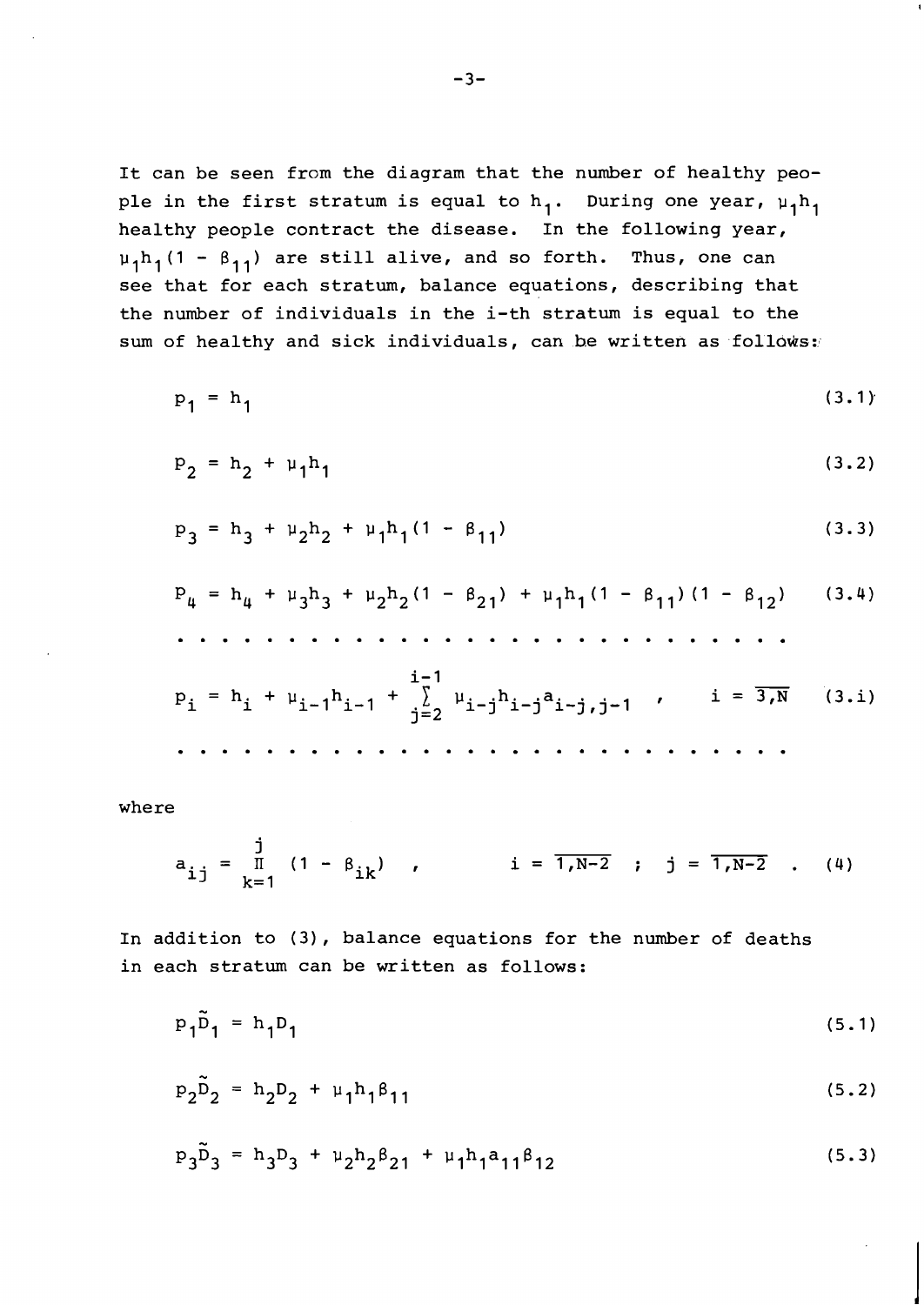Systems (3) and (5) can be solved with respect to the unknown variables  $\mu_i$  and  $h_i$  in the following way. From (3.1):

$$
h_1 = p_1 \qquad (6)
$$

then, from (3.2) and (5.2):

$$
\mu_1 = \frac{P_2(\tilde{D}_2 - D_2)}{P_1(\beta_{11} - D_2)},
$$
\n(7)

and

$$
h_2 = p_2 \cdot \frac{\beta_{11} - \tilde{D}_2}{\beta_{11} - D_2} \quad . \tag{8}
$$

Let us designate the last term in (3.i) as

$$
F_{i} = \sum_{j=2}^{i-1} \mu_{i-j} h_{i-j} a_{i-j,j-1} \qquad (9)
$$

and the last term in (5.i) as

$$
G_{i} = \sum_{j=2}^{i-1} \mu_{i-j} h_{i-j} a_{i-j,j-1} \beta_{i-j,j} \qquad (10)
$$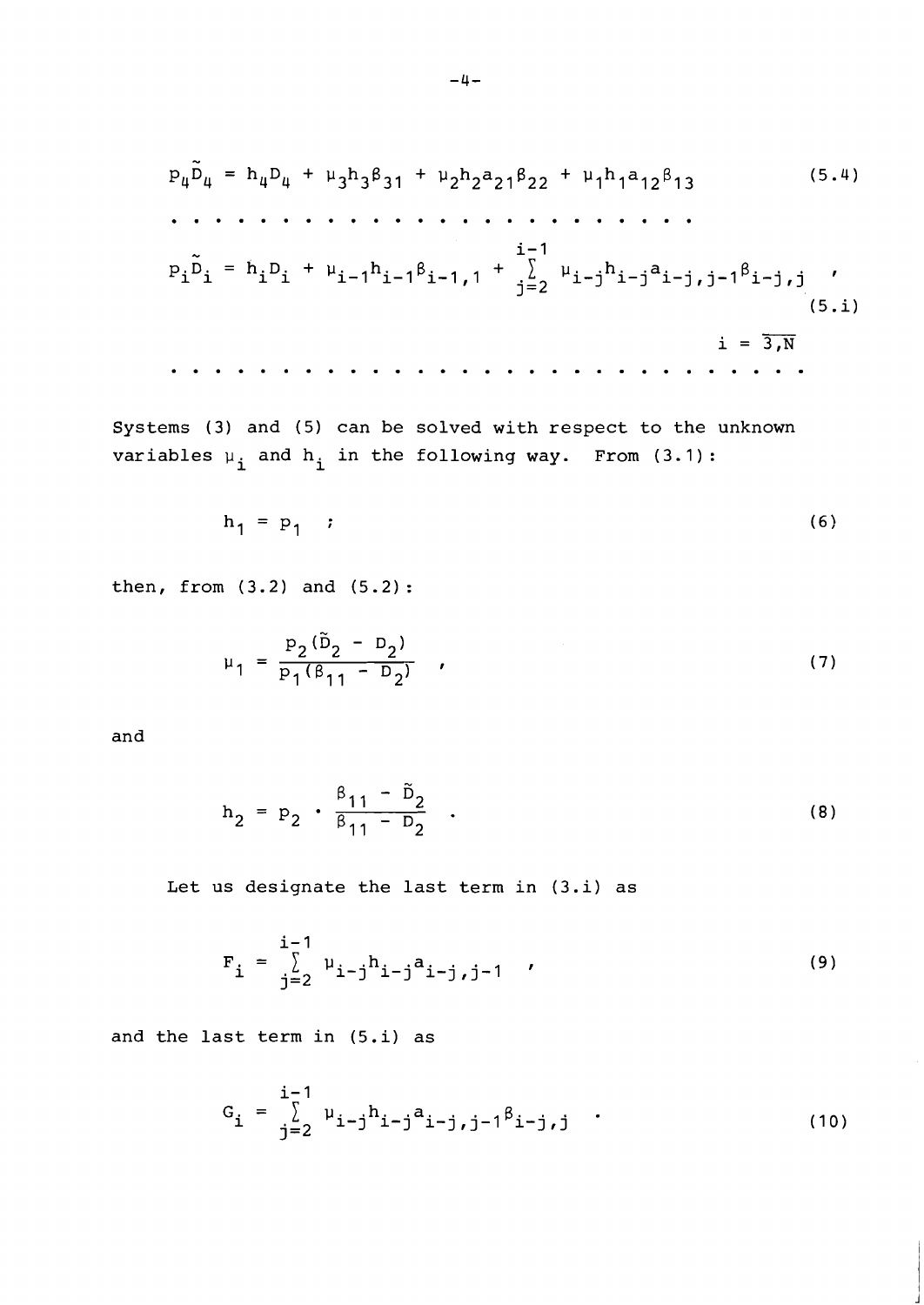**With one more auxiliary variable:** 

$$
U_{i} = G_{i} - F_{i}D_{i} \qquad (11)
$$

**with (9)-(11) taken into consideration, we now have from (3.i) and (5.i):** 

$$
\mu_{i-1} = \frac{P_i (\tilde{D}_i - D_i) - U_i}{h_{i-1} (\beta_{i-1, 1} - D_i)}
$$
(12)

**and** 

$$
h_{i} = \frac{P_{i}(\tilde{D}_{i} - \beta_{i-1,1}) - G_{i} + F_{i} \cdot \beta_{i-1,1}}{D_{i} - \beta_{i-1,1}},
$$
\n
$$
i = \overline{3, N}.
$$
\n(13)

**The same description can be presented in matrix form. Let the number of sick individuals in the i-th stratum be designated as:**   $\mathcal{A}$ 

$$
S_{i} = P_{i} - h_{i} \qquad (14)
$$

**then, matrix A can be written as:**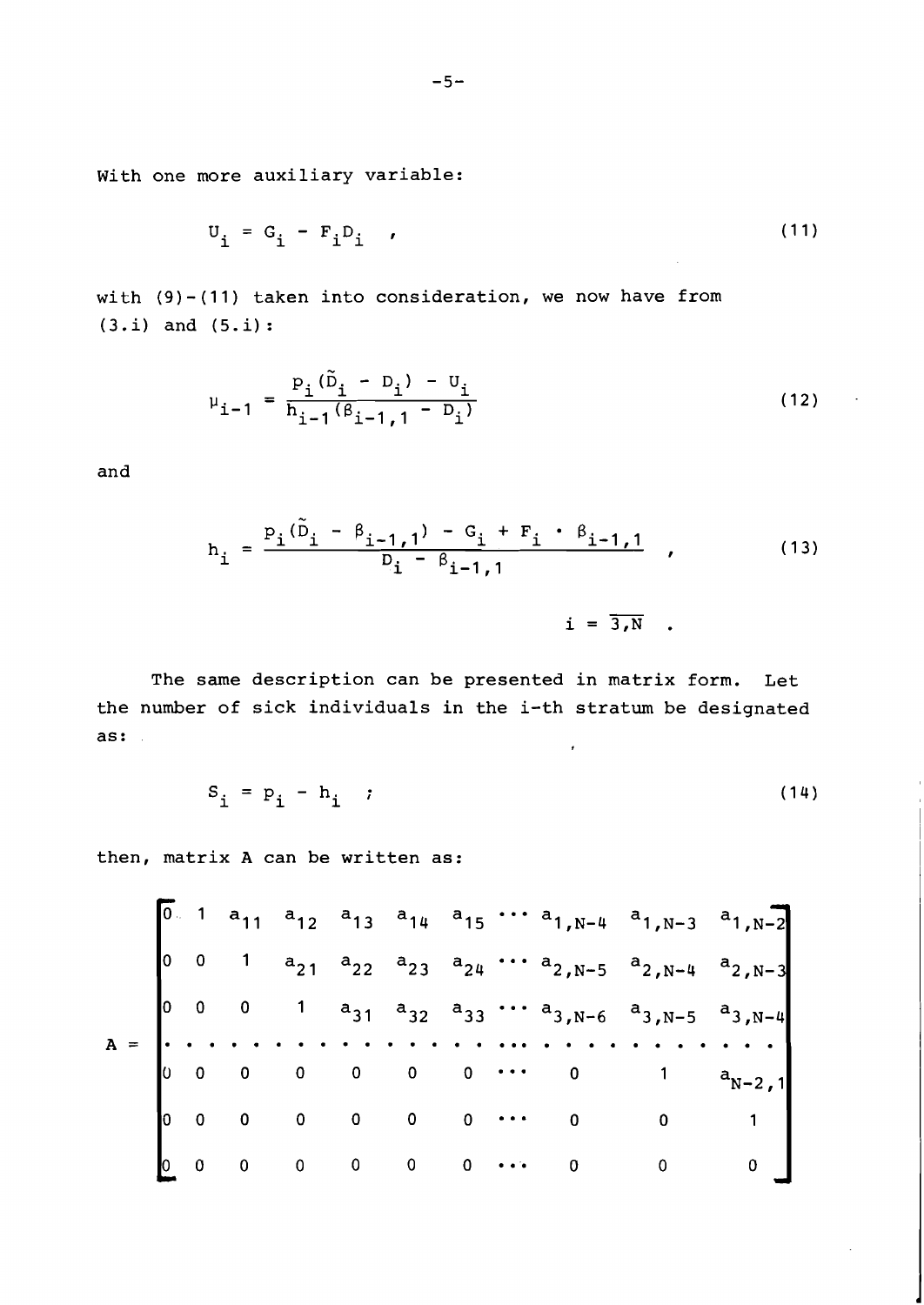**Now systems (3) and (5) may be rewritten as:** 

$$
\underline{S} = (\underline{\mu}H) \cdot A \qquad (3')
$$

**and** 

 $\sim 10^{11}$  km s  $^{-1}$ 

$$
P\underline{\tilde{D}} - H\underline{D} = (\underline{\mu}H) \cdot B \qquad (5')
$$

**respectively, where:** 

$$
H = \begin{bmatrix} h_1 & 0 & 0 & \cdots & 0 \\ 0 & h_2 & 0 & \cdots & 0 \\ 0 & 0 & h_3 & \cdots & 0 \\ \vdots & \vdots & \vdots & \ddots & \vdots & \vdots \\ 0 & 0 & 0 & \cdots & h_n \end{bmatrix} , \qquad P = \begin{bmatrix} p_1 & 0 & 0 & \cdots & 0 \\ 0 & p_2 & 0 & \cdots & 0 \\ \vdots & \vdots & \vdots & \ddots & \vdots \\ 0 & 0 & p_3 & \cdots & 0 \\ \vdots & \vdots & \vdots & \ddots & \vdots \\ 0 & 0 & 0 & \cdots & p_N \end{bmatrix} ,
$$

**and** :

 $\sim 10^{-1}$ 

 $\sim 10^{-1}$ 

$$
B = \begin{bmatrix}\n0 & \beta_{11} & a_{11}\beta_{12} & a_{12}\beta_{13} & \cdots & a_{1,N-2}\beta_{1,N-1} \\
0 & 0 & \beta_{21} & a_{21}\beta_{22} & \cdots & a_{2,N-3}\beta_{2,N-2} \\
0 & 0 & 0 & \beta_{31} & \cdots & a_{3,N-4}\beta_{3,N-3} \\
0 & 0 & 0 & \cdots & a_{4,N-5}\beta_{4,N-4} \\
\vdots & \vdots & \vdots & \ddots & \vdots & \vdots & \vdots \\
0 & 0 & 0 & 0 & \cdots & a_{N-2,1}\beta_{N-2,2} \\
0 & 0 & 0 & \cdots & \beta_{N-1,1} \\
0 & 0 & 0 & \cdots & 0\n\end{bmatrix}
$$

*8*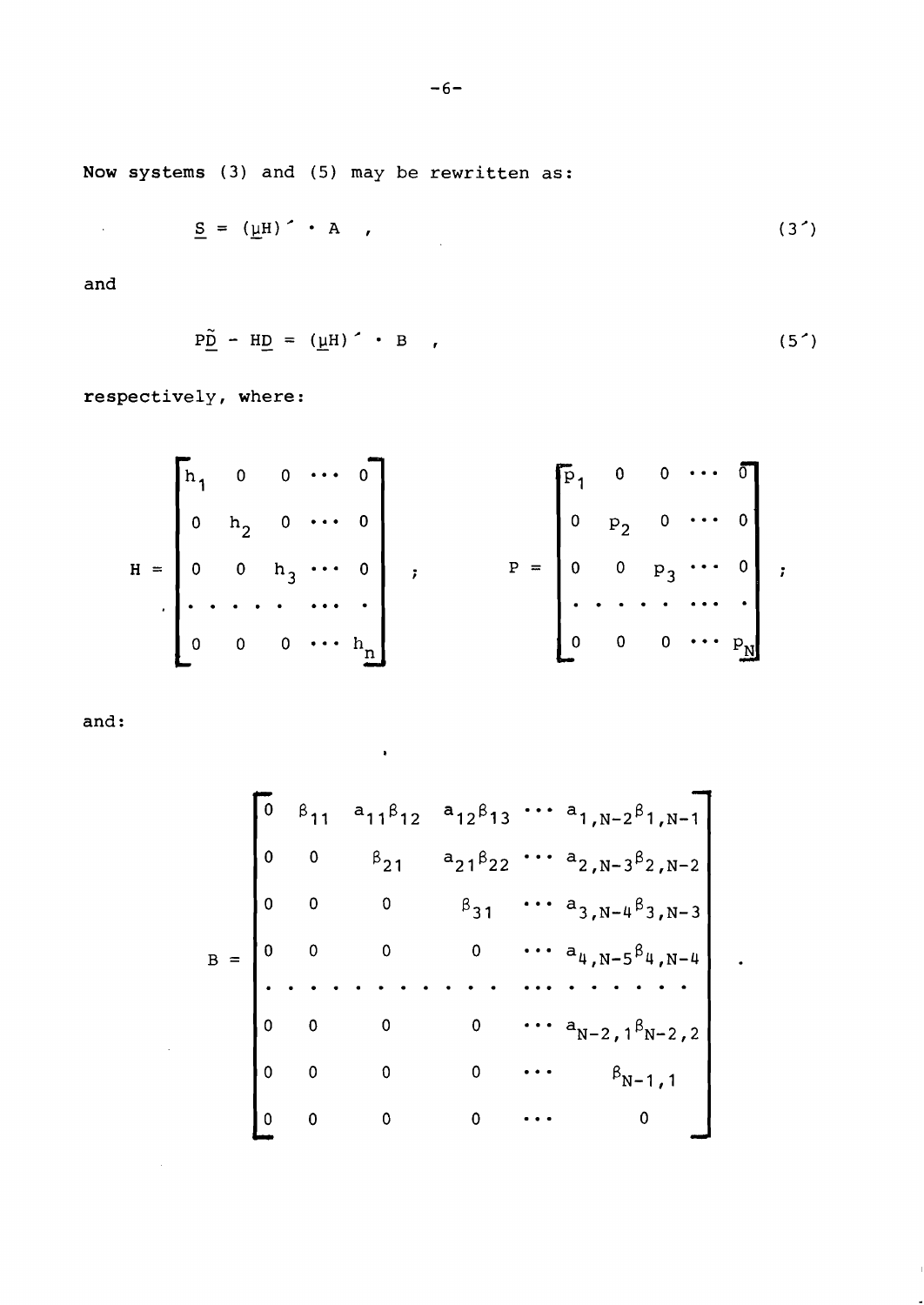### 3. FURTHER DEVELOPMENT OF THE MODEL

It can be observed that the type of survival curve of sick individuals is dependent on the type of disease. For example, in Figure 2 [6] the survival of patients with inoperable stomach cancer is shown. The survival curve is approximately exponential:  $\sigma(t)$  - 100e<sup>- $\gamma t$ </sup>(%). It is shown in [6] that for most types of cancer, the survival curve is approximately the same as that of the exponential function, the difference between them being determined only by the parameter  $\gamma$ .



In the case of cardiovascular diseases, the survival curve would be of the shape shown in Figure 3.



Both curve types (Figures 2 and 3) can be described by the general formula:

$$
\sigma(j) = \frac{1}{1 + \alpha(e^{j\gamma} - 1)}
$$
\n(15)

with  $0 < \alpha < 1$  and discrete time  $j = 0, 1, 2, ...$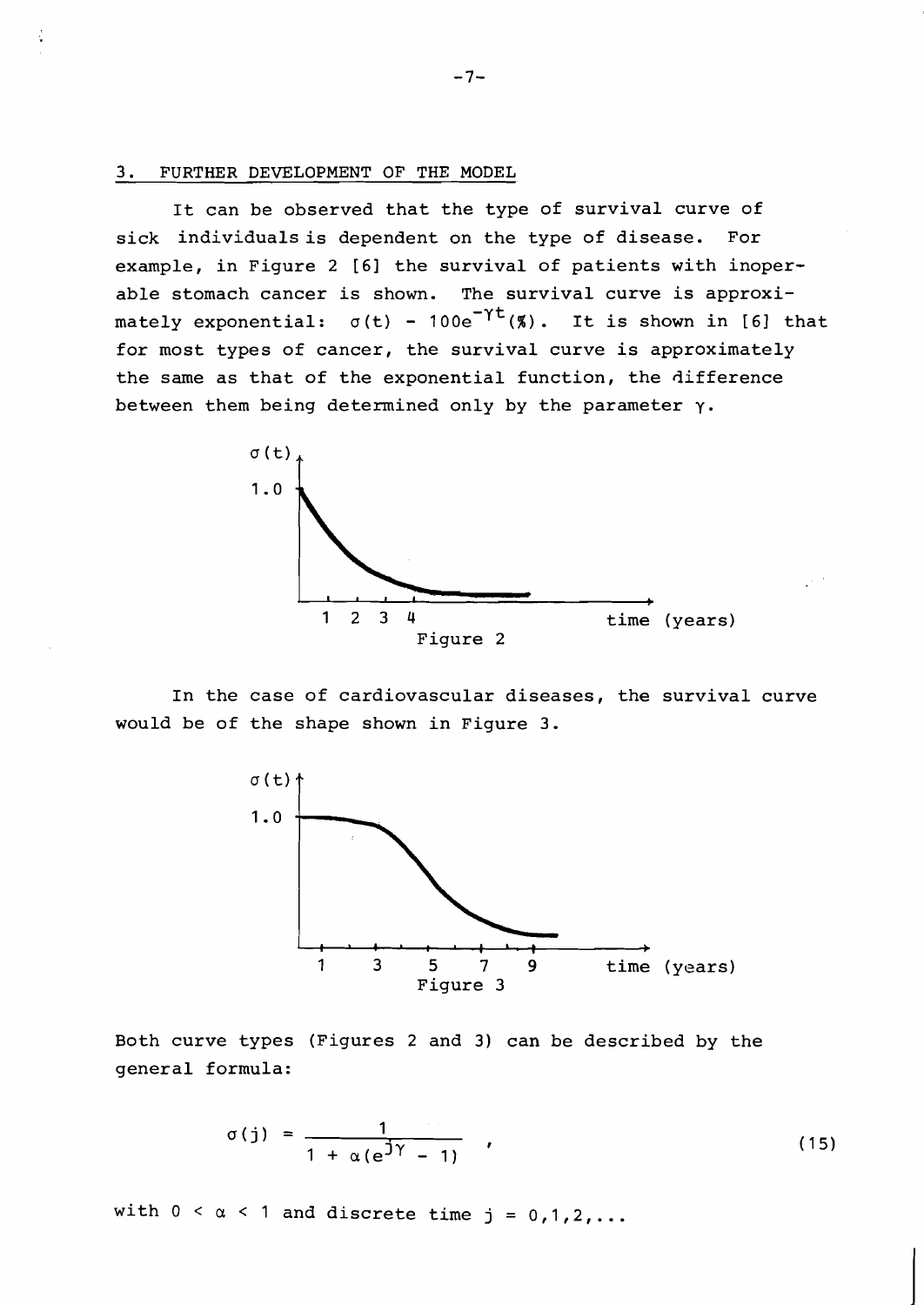So, with the help of (15), the survival curve for every degenerative type of disease can be presented by a pair of parameters  $\alpha$  and  $\gamma$ . The parameters are vectors if the shape of the curve is dependent on the initial age. In this case, the survival should be specified by the age:

$$
\sigma_{\mathbf{i}}(\mathbf{j}) = \frac{1}{1 + \alpha_{\mathbf{i}} (e^{\mathbf{j}\gamma_{\mathbf{i}}} - 1)} \quad . \tag{15a}
$$

The above-determined death rate  $d_{i,j}$  can now be designated as:

$$
d_{ij} = \sigma_i (j + 1) - \sigma_i (j) \quad . \tag{16}
$$

Taking into account the above-mentioned considerations, a special catalogue of survival curves for degenerative type diseases (and their vector-parameters  $\alpha$  and  $\gamma$ ) can be prepared and then the tables for  $d_{i,j}$  can be calculated in accordance with the given diseases.

Also, the computer program for morbidity estimation can be supplemented by an interpolation subroutine. This is necessary because the initial data (death rates, population age structure) are usually aggregated.

This method is to be extended for the cases when treatment alters the survival curve. In other words, the influence of HCS resource consumption on prevalence will be taken into account. But as usual, the more accurate initial data we have (about mortality, population structure and survival), the more likely estimation of prevalence can be provided. This is the reason why the method cannot be implemented successfully for the prevalence estimation of psychiatric diseases.

#### 4. RESULTS OF COMPUTER EXPERIMENTS

Estimation of malignant neoplasm\* prevalence was carried out for Austria, Bulgaria and France. [5] and [6] were used

<sup>\*</sup>  ICD, A-List: A45-A57.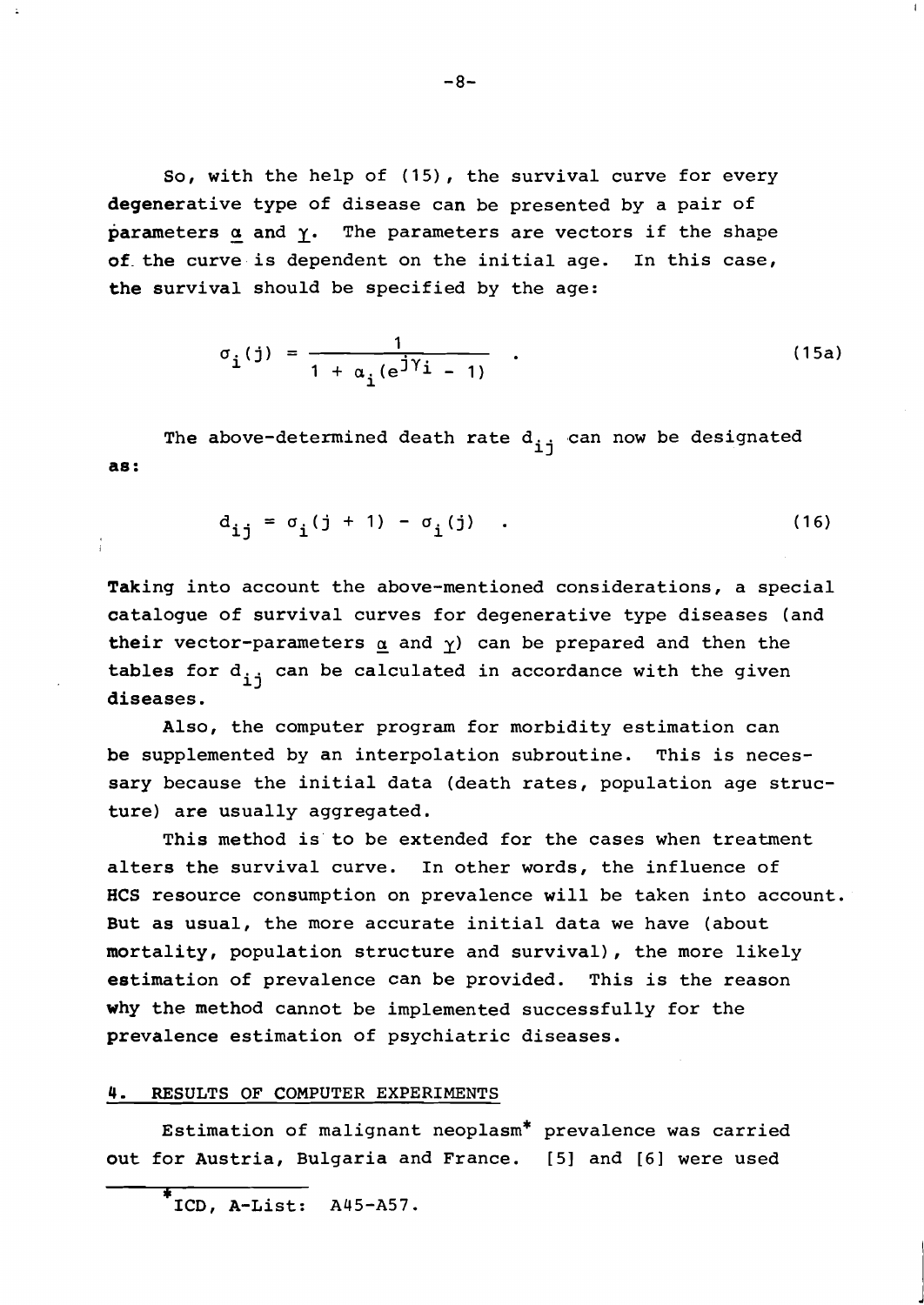as sources of the initial data.  $d_{ij}$  was considered as independent of i (we still need survival data) and was set equal to 0.2.

The input data derived from [5] is listed in Appendix 2. The results of calculations are presented in Appendix **3.** To simplify the comparison of the number of deaths, according to disease, with the prevalence figures for the same age group, these figures are presented in a double column.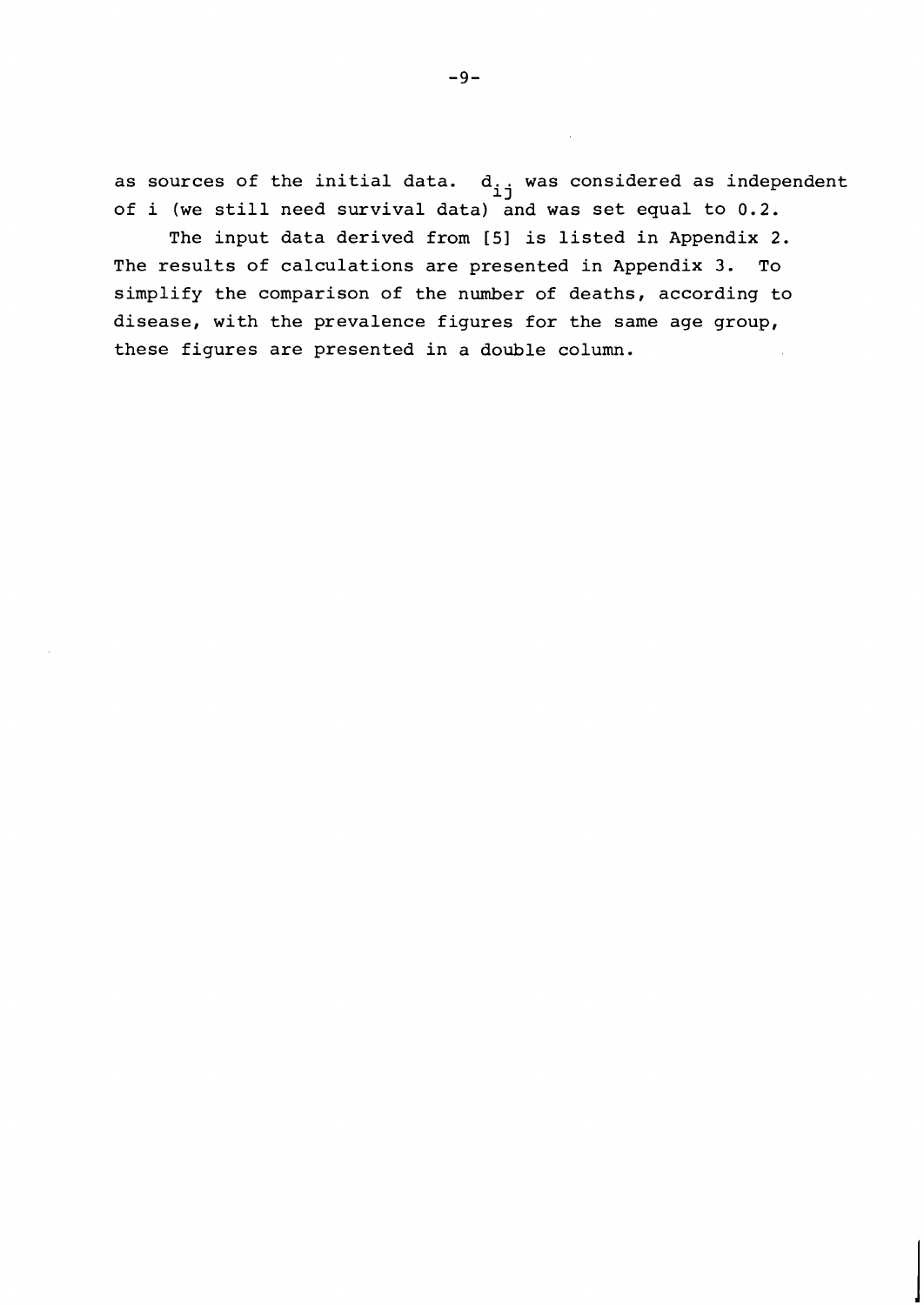$\label{eq:2.1} \frac{1}{\sqrt{2}}\int_{\mathbb{R}^3} \frac{1}{\sqrt{2}}\left(\frac{1}{\sqrt{2}}\right)^2\left(\frac{1}{\sqrt{2}}\right)^2\left(\frac{1}{\sqrt{2}}\right)^2\left(\frac{1}{\sqrt{2}}\right)^2\left(\frac{1}{\sqrt{2}}\right)^2\left(\frac{1}{\sqrt{2}}\right)^2\left(\frac{1}{\sqrt{2}}\right)^2\left(\frac{1}{\sqrt{2}}\right)^2\left(\frac{1}{\sqrt{2}}\right)^2\left(\frac{1}{\sqrt{2}}\right)^2\left(\frac{1}{\sqrt{2}}\right)^2\left(\$ 

 $\label{eq:2.1} \frac{1}{\sqrt{2}}\left(\frac{1}{\sqrt{2}}\right)^{2} \left(\frac{1}{\sqrt{2}}\right)^{2} \left(\frac{1}{\sqrt{2}}\right)^{2} \left(\frac{1}{\sqrt{2}}\right)^{2} \left(\frac{1}{\sqrt{2}}\right)^{2} \left(\frac{1}{\sqrt{2}}\right)^{2} \left(\frac{1}{\sqrt{2}}\right)^{2} \left(\frac{1}{\sqrt{2}}\right)^{2} \left(\frac{1}{\sqrt{2}}\right)^{2} \left(\frac{1}{\sqrt{2}}\right)^{2} \left(\frac{1}{\sqrt{2}}\right)^{2} \left(\$ 

 $\label{eq:2.1} \frac{1}{\sqrt{2}}\int_{\mathbb{R}^3}\frac{1}{\sqrt{2}}\left(\frac{1}{\sqrt{2}}\right)^2\frac{1}{\sqrt{2}}\left(\frac{1}{\sqrt{2}}\right)^2\frac{1}{\sqrt{2}}\left(\frac{1}{\sqrt{2}}\right)^2.$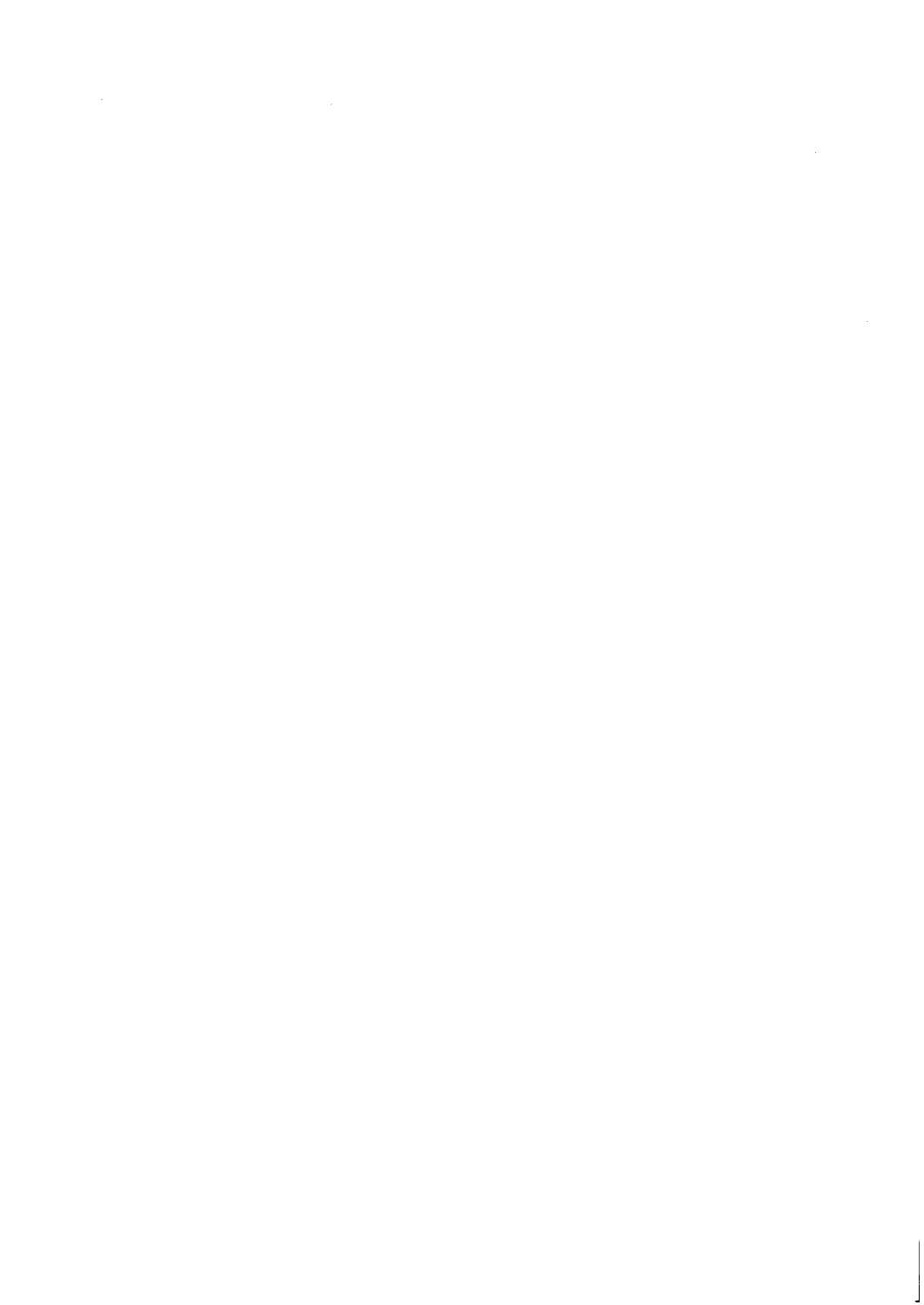**APPENDIX 1** 

**Computer Program Listing** 

 $\hat{\mathcal{A}}$ 

 $\bar{z}$ 

 $\hat{\mathbf{t}}$ 

 $\bar{\gamma}$ 

 $\frac{1}{2}$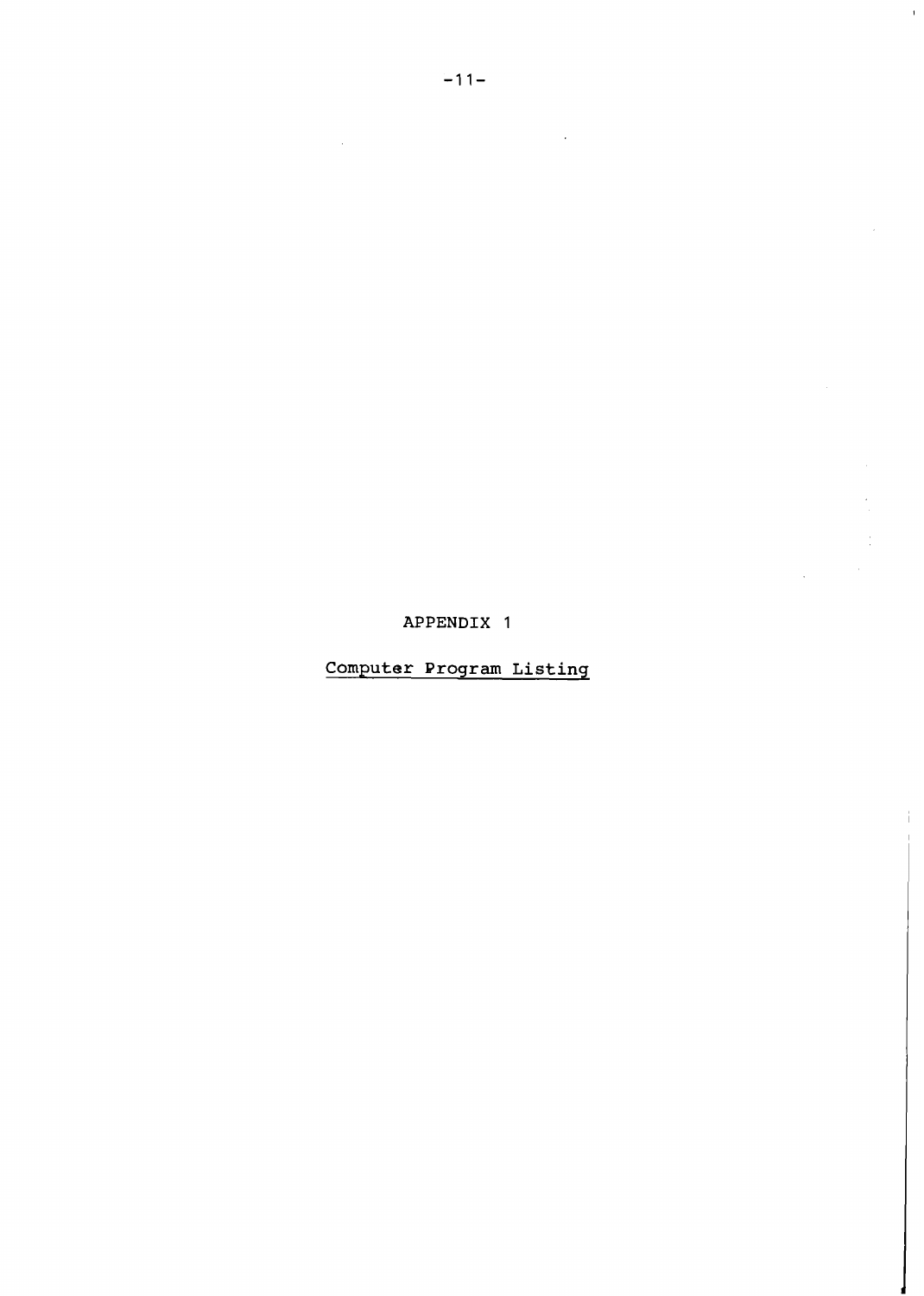| APR 12 14:19 1977 MORA, F PAGE 1                                                                                                                                                                                                                                                                                                |
|---------------------------------------------------------------------------------------------------------------------------------------------------------------------------------------------------------------------------------------------------------------------------------------------------------------------------------|
| C THIS IS THE MEW VERSION                                                                                                                                                                                                                                                                                                       |
|                                                                                                                                                                                                                                                                                                                                 |
| DIMENSION P(AD), BETA(71,71), DTIL(80), AMU(80), XAA(80), XAB(80),                                                                                                                                                                                                                                                              |
| $\frac{1}{2}$ $\frac{1}{2}$ $\frac{1}{2}$ $\frac{1}{2}$ $\frac{1}{2}$ $\frac{1}{2}$ $\frac{1}{2}$ $\frac{1}{2}$ $\frac{1}{2}$ $\frac{1}{2}$ $\frac{1}{2}$ $\frac{1}{2}$ $\frac{1}{2}$ $\frac{1}{2}$ $\frac{1}{2}$ $\frac{1}{2}$ $\frac{1}{2}$ $\frac{1}{2}$ $\frac{1}{2}$ $\frac{1}{2}$ $\frac{1}{2}$ $\frac{1}{2}$<br>$N = 71$ |
|                                                                                                                                                                                                                                                                                                                                 |
| $READ(5, 22) (P(1), I=1,N)$                                                                                                                                                                                                                                                                                                     |
| 22 FORMAT(1X,7F10,2)                                                                                                                                                                                                                                                                                                            |
| $READ(1, 23) (OTIL(1), I=1, N+2)$                                                                                                                                                                                                                                                                                               |
| 23 FORMAT(1X,7F10.6)                                                                                                                                                                                                                                                                                                            |
| C FILE P(I), NAME 'POPUL', NO 5, AGE STRUCTURE                                                                                                                                                                                                                                                                                  |
|                                                                                                                                                                                                                                                                                                                                 |
| C FILE DTIL (I), NAME 'ALCODE', NO 4, ALL CAUSES DEATH RATE'                                                                                                                                                                                                                                                                    |
| C FILE D(I), NAME 'ELIDE', NO 8, AL CAU DE RA WITH SPEC ONE ELIMIN                                                                                                                                                                                                                                                              |
| ີເ<br>BETA FILE IS CREATED                                                                                                                                                                                                                                                                                                      |
| 009111, N                                                                                                                                                                                                                                                                                                                       |
| $0091 J=1, N-I+2$                                                                                                                                                                                                                                                                                                               |
| $BETA(I,J)=0(I+J)+0.2$<br>BETA(1, J) = D(I+J) + @, 97 * (3, *EXP [FLOAT(J))/10000000,)                                                                                                                                                                                                                                          |
| ¢<br>$1/(1, * (3, /10000000) * (EXP(FLUAT(J))-1.)) *0.008$<br>C                                                                                                                                                                                                                                                                 |
| 91 CONTINUE                                                                                                                                                                                                                                                                                                                     |
| C A FILE IS CREATED                                                                                                                                                                                                                                                                                                             |
| 0029151N                                                                                                                                                                                                                                                                                                                        |
| $A(I, 1) = 1 - 0ETA(I, 1)$                                                                                                                                                                                                                                                                                                      |
| 00 29 J=2, N-I                                                                                                                                                                                                                                                                                                                  |
| $A(I,J)=A(I,J-1)*(1,-BETA(I,J)).$                                                                                                                                                                                                                                                                                               |
| 29 CONTINUE                                                                                                                                                                                                                                                                                                                     |
| $H(1) = P(1)$<br>H(2)=P(2)*(BETA(1,1)-DTIL(2))/(BETA(1,1)-D(2))                                                                                                                                                                                                                                                                 |
|                                                                                                                                                                                                                                                                                                                                 |
| SICKY = . 0                                                                                                                                                                                                                                                                                                                     |
| AMU(1)=(P(2)*(DTIL(2)-D(2)))/(P(1)*(BETA(1,1)-D(2)))                                                                                                                                                                                                                                                                            |
| $00 \times 143, N$                                                                                                                                                                                                                                                                                                              |
| $XAB(I)=0$ .                                                                                                                                                                                                                                                                                                                    |
| $XAA(1) = 0$<br>$001 J=2, I-1$                                                                                                                                                                                                                                                                                                  |
| $I = L, L - I$ ) $A = (L - I) H + (L - I) U M + (I) A A (I) = (I) A A X$                                                                                                                                                                                                                                                        |
| xAB(I) =xAB(I) +AMU(I-J) *H(I-J) *BETA(I-J,J) *A(I-J,J-1)                                                                                                                                                                                                                                                                       |
|                                                                                                                                                                                                                                                                                                                                 |
| 1 CONTINUE<br>$XAU(I) = XAB(I) - XAA(I) *D(I)$                                                                                                                                                                                                                                                                                  |
| $UPP = P(I) * (QTIL(I) - Q(I)) - XAU(II)$                                                                                                                                                                                                                                                                                       |
| $DOM=H(I-1)+(BETA(I-1,1)-D(I))$                                                                                                                                                                                                                                                                                                 |
| $AMU(I-1)$ = UPP/DOM                                                                                                                                                                                                                                                                                                            |
| UPE=P(I)*(DTIL(I)=BETA(I=1,1))=XAB(I)+XAA(I)*BETA(I=1,1)                                                                                                                                                                                                                                                                        |
| $DWN = D(T) - BETA(T - 1, 1)$                                                                                                                                                                                                                                                                                                   |

 $\pm 1$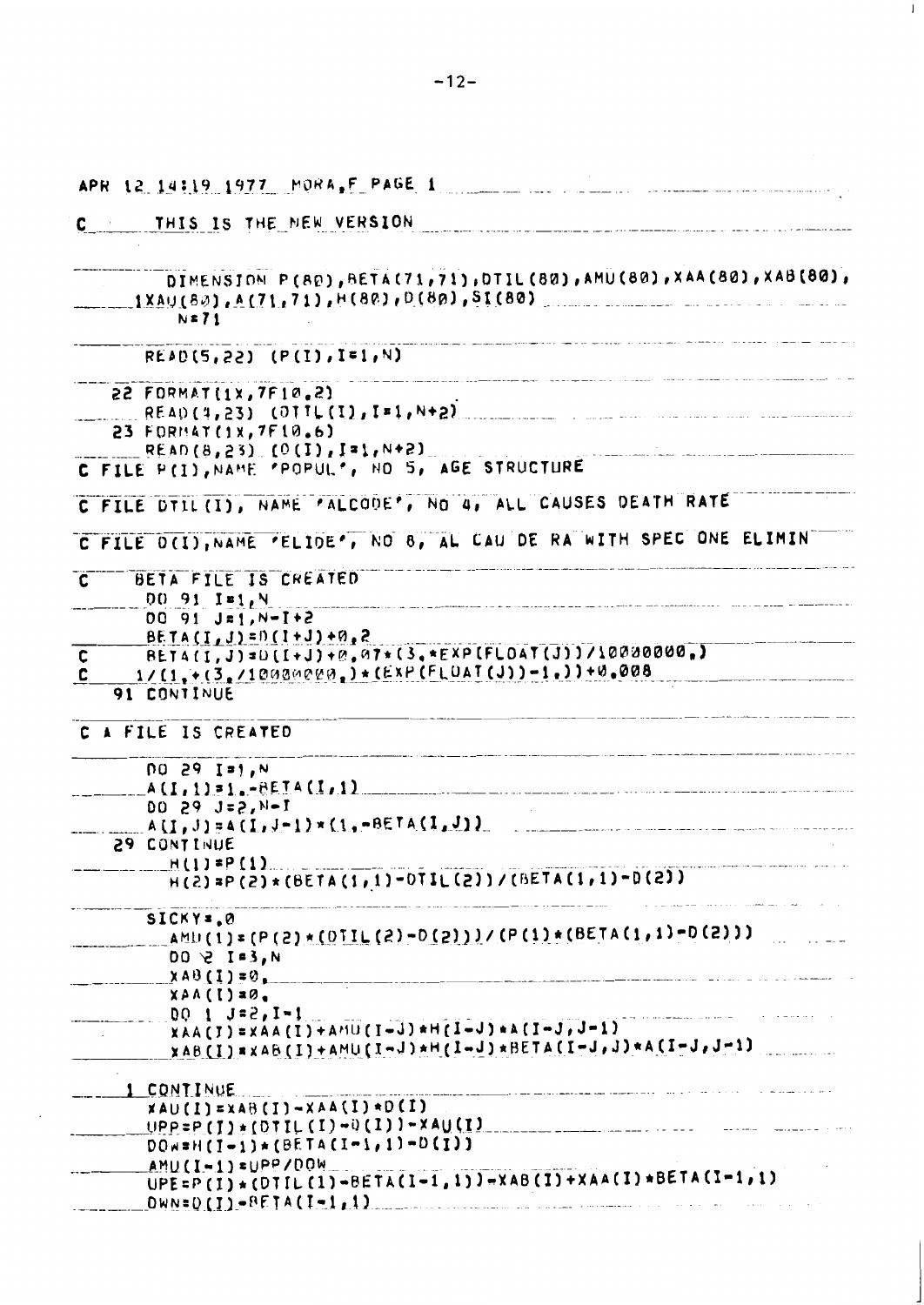| $H(1)$ = UPE/DWN  |                                                                                        |
|-------------------|----------------------------------------------------------------------------------------|
|                   | $SL(I) = P(I) - H(I)$                                                                  |
|                   | SICKY=SICKY+SI(I)                                                                      |
| <b>2 CONTINUE</b> |                                                                                        |
|                   | <b>HRITE(6,3)</b>                                                                      |
|                   | 3 FORMAT(4X, "AGE", BX, "POPUL", 7X, "PREVALENCE", 3X, "HEALTHY", 3X,                  |
|                   | <u>1'MORBIDITY',3X,'ALCODE',7X,'ELIDE'7X,'XAA',7X,'XAB',</u> 7X,'XAU' <u>.</u>         |
|                   | 13x, 'BETA', 5x, 'A(1, J)')                                                            |
|                   | $00.5$ $I = 1.6$                                                                       |
|                   | WRITE(6,4) I, P(I), SI(I), H(I), AMU(I), DTIL(I), O(I), XAA(I), XAB(I),                |
|                   | $1$ XAU(I), BETA(1, 1), A(1, I)                                                        |
|                   | 4 FORMAT(3x, 13, 5x, F1M, 2, 3x, F1M, 2, 3x, F1M, 2, 2x, F9, 6, 3X, F1M, 7, 2X, F1M, 7 |
|                   | 1, 3(f10, 4), 2f13, 7)                                                                 |
| <b>5 CONTINUE</b> |                                                                                        |
|                   | <b>WRITE(6,25) SICKY</b>                                                               |
|                   | 25 FORMAT(///,5X, 'PREVALENCE IS',2X, F10.2)                                           |
| <b>STOP</b>       |                                                                                        |
| END               |                                                                                        |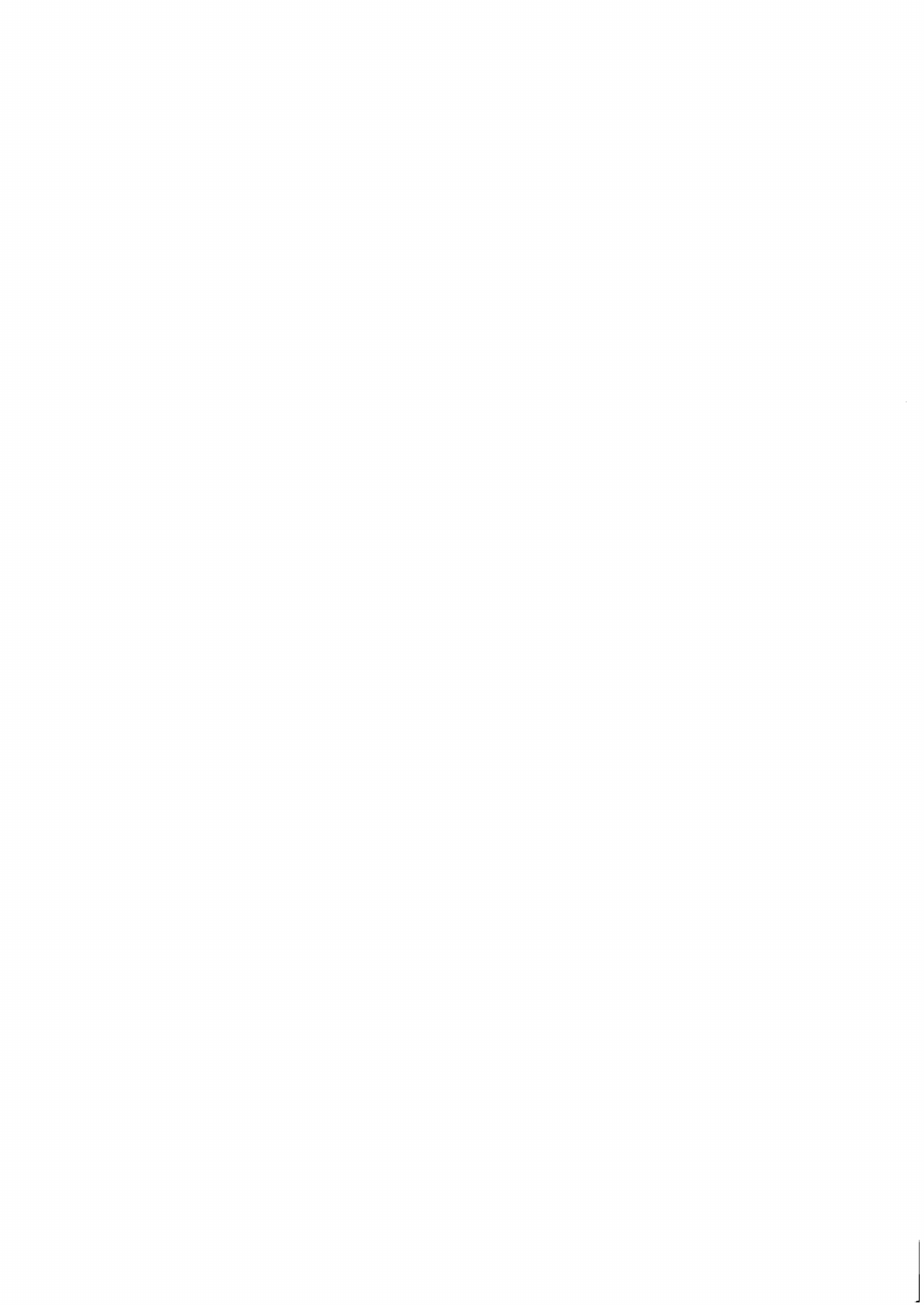APPENDIX 2 Initial Data

 $\ddot{\phantom{a}}$ 

 $\mathcal{F}=\mathcal{G}(\mathcal{A})$ 

 $\mathcal{A}$ 

¥

 $\sim 10$ 

 $\frac{1}{4} \frac{1}{\sqrt{2}}$ 

 $\frac{1}{\sigma_{\rm{B}}^2}$ 

 $\bar{1}$ 

 $\sim$   $\sim$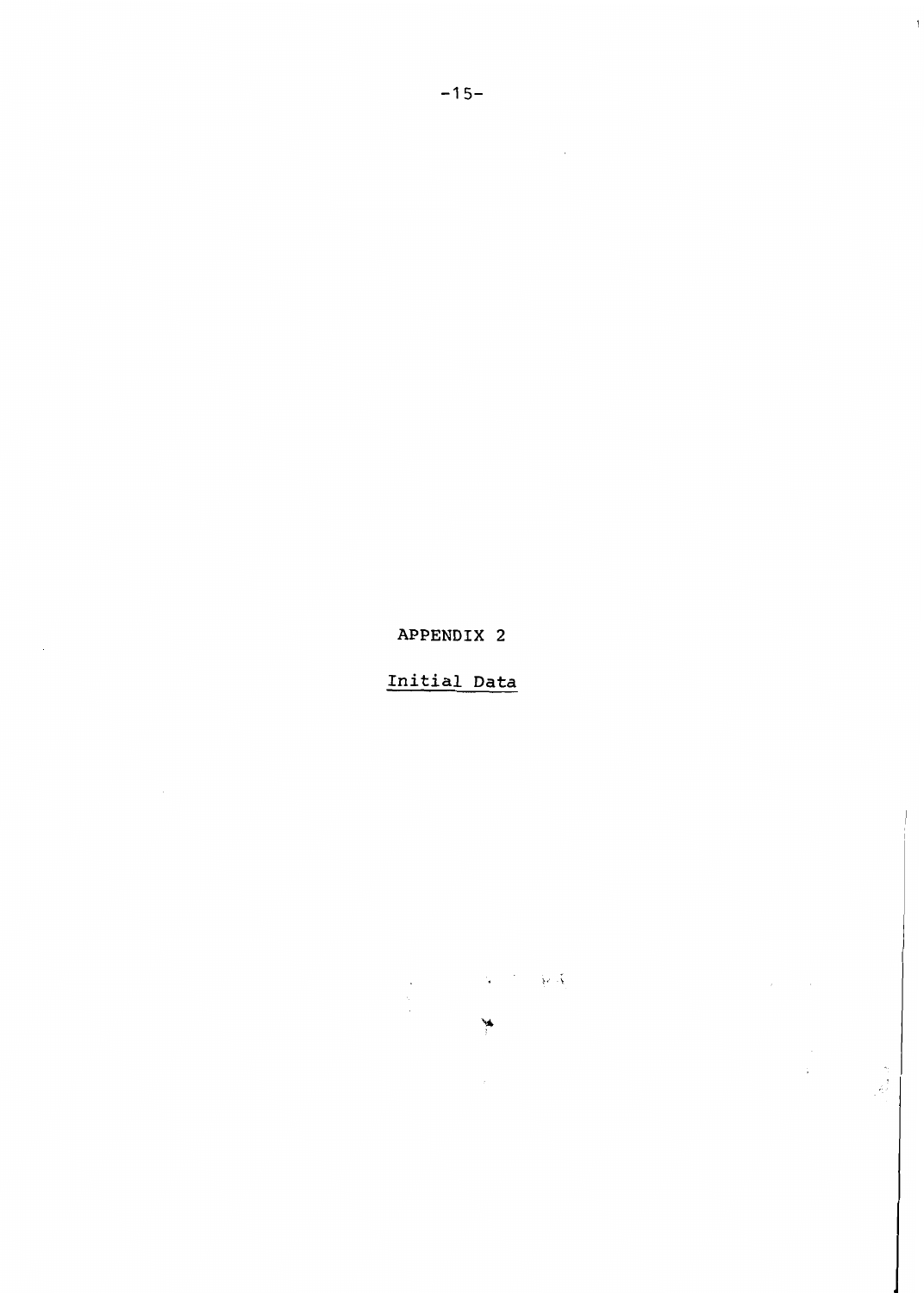|             |                | <b>AUSTRIA</b>     |                       |                | <b>BULGARIA</b>    |                    |                 | <b>FRANCE</b>    |                  |
|-------------|----------------|--------------------|-----------------------|----------------|--------------------|--------------------|-----------------|------------------|------------------|
| File<br>Age | P(I)           | D(I)               | DTIL(I)               | P(I)           | D(I)               | DTIL(I)            | P(I)            | D(I)             | DTIL(I)          |
| 1           | 111.4          | 0.026100           | 0.026101              |                | 132.0 0.024922     | 0.024922           | 854.0           | 0.01419          | 0.01419          |
| 2           | 120.1<br>126.8 | .018200<br>.010200 | .018201<br>.010201    | 131.6<br>131.1 | .017017<br>.009112 | .017017<br>.009112 | 848.8<br>843.6  | .00500<br>.00175 | .00500<br>.00175 |
| 3<br>4      | 126.1          | .002205            | .002201               | 130.7          | .001208            | .001208            | 838.4           | .00079           | .00079           |
| 5           | 125.3          | .001700            | .001701               | 130.2          | .001102            | .001102            | 833.2           | .00068           | .00068           |
| 6           | 125.0          | .001300            | .001301               | 129.8          | .000996            | .000996            | 828.0           | .00062           | .00062           |
| 7<br>8      | 124.0<br>123.5 | .001050<br>.000850 | .001051<br>.000851    | 129.3<br>128.9 | .000890<br>.000784 | .000890<br>.000784 | 822.8<br>817.6  | .00056<br>.00050 | .00056<br>.00050 |
| 9           | 123.0          | .000750            | .000751               | 128.4          | .000678            | .000678            | 812.4           | .00046           | .00046           |
| 10          | 122.5          | .000540            | .000541               | 128.0          | .000572            | .000572            | 807.2           | .00041           | .00041           |
| 11          | 122.0          | .000440            | .000441               | 127.5<br>128.5 | .000466            | .000466            | 802.0           | .00038           | .00038           |
| 12<br>13    | 120.0<br>116.0 | .000529<br>.000529 | .000541<br>.000541    | 129.4          | .000503<br>.000540 | .000506<br>.000545 | 805.3<br>808.6. | .00042<br>.00046 | .00042<br>.00046 |
| 14          | 114.0          | .000638            | .000651               | 130.4          | .000578            | .000851            | 811.9           | .00050           | .00050           |
| 15          | 112.5          | .000642            | .000655               | 131.3          | .000615            | .000625            | 815.2           | .00056           | .00056           |
| 16<br>17    | 111.3<br>110.0 | .000711<br>.000840 | .000725<br>.000855    | 132.3<br>133.2 | .000652<br>.000689 | .000665<br>.000704 | 818.5<br>821.8  | .00063<br>.00072 | .00063<br>.00070 |
| 18          | 107.5          | .000939            | .000955               | 134.2          | .000727            | .000745            | 825.1           | .00075           | .00075           |
| 19          | 105.0          | .001037            | .001055               | 135.1          | .000764            | .000784            | 828.4           | .00085           | .00085           |
| 20          | 104.0          | .001137            | .001155               | 136.1          | .000802            | .000823            | 831.7           | .00093           | .00093           |
| 21<br>22    | 103.3<br>102.7 | .001235<br>.001238 | .001255<br>.001260    | 137.0<br>134.9 | .000839<br>.000866 | .000863<br>.000898 | 835.0<br>814.6  | .00102<br>.00103 | .00102<br>.00104 |
| 23          | 102.1          | .001255            | .001280               | 132.7          | .000893            | .000933            | 794.2           | .00104           | .00105           |
| 24          | 101.5          | .001262            | .001290               | 130.6          | .000920            | .000968            | 773.8           | .00105           | .00107           |
| 25          | 101.0          | .001278            | .001310               | 128.4          | .000947            | .001003            | 753.4           | .00109           | .00111           |
| 26<br>27    | 100.6<br>100.2 | .001284<br>.001300 | .001320<br>.001340    | 126.3<br>124.2 | .000974<br>.001002 | .001037<br>.001072 | 733.0<br>712.6  | .00112<br>.00113 | .00115<br>.00117 |
| 28          | 99.8           | .001304            | .001350               | 122.0          | .001029            | .001107            | 692.2           | .00115           | .00119           |
| 29          | 99.4           | .001318            | .001370               | 119.9          | .001056            | .001142            | 671.8           | .00116           | .00120           |
| 30<br>31    | 99.0<br>97.7   | .001322<br>.001334 | .001380<br>.001400    | 117.7<br>115.6 | .001083<br>.001110 | .001177<br>.001212 | 651.4           | .00117           | .00122           |
| 32          | 96.4           | .001460            | .001540               | 116.9          | .001188            | .001314            | 631.1<br>636.3  | .00119<br>.00124 | .00124<br>.00132 |
| 33          | 95.2           | .001577            | .001670               | 118.1          | .001267            | .001415            | 639.0           | .00126           | .00140           |
| 34          | 94.C           | .001702            | .001310               | 119.4          | .001346            | .001517            | 641.3           | .00132           | .00152           |
| 35<br>36    | 93.7<br>92.4   | .001825<br>.001920 | .001950<br>.002090    | 120.6<br>121.9 | .001424<br>.001503 | .001619<br>.001721 | 644.5           | .00143           | .00175           |
| 37          | 91.1           | .002060            | .002230               | 123.2          | .001582            | .001823            | 647.3<br>650.1  | .00156<br>.00167 | 00181.<br>.00200 |
| 38          | 89.8           | .002160            | .002360               | 124.4          | .001660            | .001925            | 652.8           | .00178           | .00205           |
| 39<br>40    | 88.5<br>87.2   | .002270<br>.002370 | .002500<br>.002640    | 125.7<br>126.9 | .001739            | .002026            | 655.6           | .00195           | .00217           |
| 41          | 86.7           | .002478            | .002780               | 128.2          | .001817<br>.001896 | .002128<br>.002230 | 658.3<br>661.1  | .00212<br>.00228 | .00250<br>.00265 |
| 42          | 86.2           | .002720            | .003060               | 126.0          | .002110            | .002504            | 653.0           | .00241           | .00270           |
| 43          | 85.7           | .002960            | .003340               | 123.7          | .002324            | ,002778            | 544.9           | .00259           | .00305           |
| 44<br>45    | 85.1<br>84.6   | .003210<br>.003440 | .003630<br>. 003910 I | 121.5<br>119.2 | .002538<br>.002752 | .003052<br>.003326 | 636.8           | .00278           | .00350<br>.00365 |
| 46          | 84.1           | .003665            | .004190               | 117.0          | .002966            | .003600            | 628.7<br>620.6  | .00300<br>.00322 | .00393           |
| 47          | 83.6           | .003900            | .004480               | 114.8          | .003180            | .003874            | 612.4           | .00338           | .00420           |
| 48<br>49    | 83.1<br>82.6   | .004110<br>.004300 | .004760<br>.005040    | 112.5          | .003394            | .004148            | 604.3           | .00350           | .00460           |
| 50          | 82.1           | .004490            | .005320               | 110.3<br>108.0 | .003608<br>.003822 | .004422<br>.004696 | 596.2<br>588.1  | .00373<br>.00398 | .00500<br>.00550 |
| 51          | 82.5           | .004668            | .005610               | 105.8          | .004036            | .004970            | 580.0           | .00457           | .00579           |
| 52          | 82.9           | .005480            | .006510               | 104.2          | .004772            | .005878            | 572.0           | .00488           | .00649           |
| 53<br>54    | 83.3<br>83.7   | .006260<br>.007000 | .007410<br>.008300    | 102.6          | .005509            | .006786            | 564.0           | .00543           | .00700           |
| 55          | 84.1           | .007800            | .009200               | 101.0<br>99.4  | .006245<br>.006982 | .007694<br>.008602 | 556.0<br>548.0  | .00585<br>.00631 | .00750<br>.00805 |
| 56          | 84.5           | .008500            | .010100               | 97.8           | .007718            | .009510            | 540.0           | .00670           | .00900           |
| 57          | 04.9           | .005200            | .011000               | 96.2           | .003454            | .010418            | 532.0           | .00742           | .00960           |
| 58<br>59    | 85.3<br>85.7   | .009900<br>.010600 | .011900<br>.012800    | 94.6<br>93.0   | .009191            | .011326            | 524.0           | .00800           | .01050           |
| 60          | 86.1           | .011300            | .013700               | 91.4           | .009927<br>.010663 | .012234<br>.013142 | 516.0<br>508.0  | .00860<br>.00955 | .01125<br>.01250 |
| 61          | 84.6           | .011950            | .014600               | 89.8           | .011400            | .014050            | 500.0           | .01061           | .01375           |
| 62          | 83.1           | .014120            | .017120               | 86.7           | .013681            | .016608            | 492.5           | .01100           | .01500           |
| 63<br>64    | 81.6<br>80.1   | .01644<br>.018760  | .019640<br>.022190    | 83.6<br>80.5   | .015963<br>.018244 | .019166            | 485.0           | .01200           | .01600           |
| 65          | 78.6           | .020960            | .024710               | 77.4           | .020526            | .021724<br>.024282 | 477.5<br>470.0  | .01305<br>.01450 | .01750<br>.01900 |
| 66          | 77.1           | .023180            | .027230               | 74.3           | .022807            | .026840            | 462.5           | .01600           | .02100           |
| 67<br>68    | 75.6           | .025350            | .029750<br>.032270    | 71.2           | .025089            | .029398            | 455.0           | .01700           | .02250           |
| 69          | 74.1<br>72.6   | .027470<br>.029590 | .034790               | 68.1<br>65.0   | .027370            | .031956            | 447.5           | .01900           | .02450           |
| 70          | 71.1           | .03176             | .037310               | 61.9           | .029652<br>.031933 | .034514<br>.037072 | 440.0<br>432.5  | .02125<br>.02200 | .02700<br>.02900 |
| 71          | 67.4           | .033633            | .039830               | 58.8           | .034215            | .039630            | 425.0           | .02544           | .03157           |
| 72<br>73    | 63.7           | .039220            | .045820<br>.051840    | 55.7           | .036496            | .042188            | 410.3           | .02750           | .03500           |
| 74          | 60.0<br>56.3   | .044840<br>.050360 | .057860               | 52,6<br>49.5   | .038778<br>.041059 | .044746<br>.047304 | 395.5<br>380.8  | .03125<br>.03600 | .03875<br>.04250 |
| 75          | 52.6           | .055880            | .063880               | 46.4           | .043341            | .049862            | 366.0           | .03900           | .04580           |
|             |                |                    |                       |                |                    |                    |                 |                  |                  |

 $\mathbf{I}$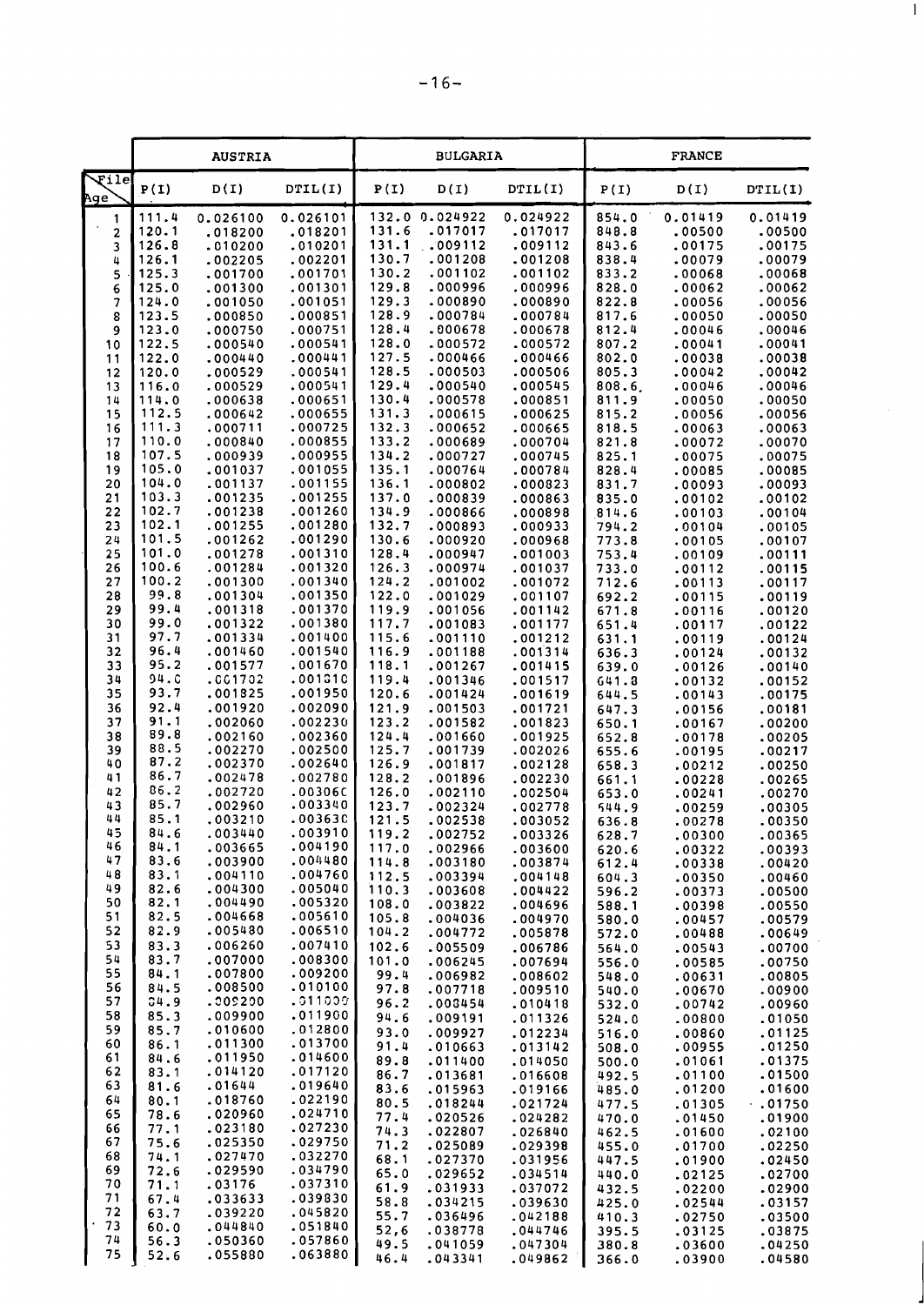APPENDIX **3** 

Results of Calculations

 $\mathcal{L}^{\text{max}}_{\text{max}}$  and  $\mathcal{L}^{\text{max}}_{\text{max}}$ 

 $\mathcal{L}(\mathcal{A})$  .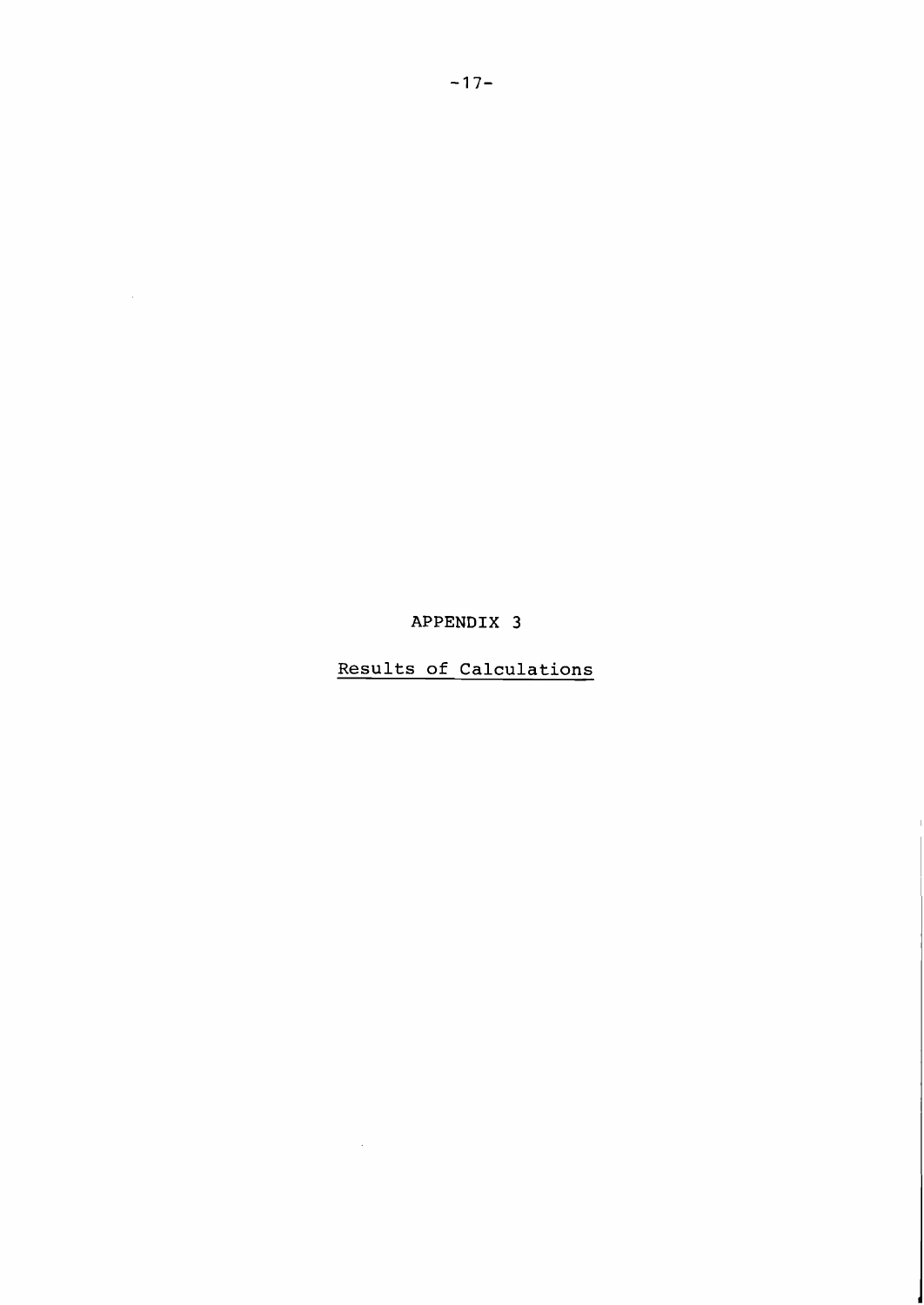|               | AUST                  | A,<br>$\mathbf{H}$<br>$\alpha$ | BULGARIA                 |                                | FRANC                   | $\mathbf{H}$         |
|---------------|-----------------------|--------------------------------|--------------------------|--------------------------------|-------------------------|----------------------|
| Age           | Prevalence*           | $at^*$<br>Dea                  | Prevalence <sup>*)</sup> | $Deaths$ <sup>**</sup>         | Prevalence <sup>*</sup> | Deaths <sup>**</sup> |
| $\frac{4}{1}$ |                       |                                | $\circ$                  | $6***1$                        | 0                       | $+ * * 1$            |
| $5 - 14$      | $\frac{0}{4}$         | $\frac{0}{1}$                  | 20                       | $\frac{2}{1}$                  | 0                       | $64***$              |
| $15 - 24$     | 110                   | 22                             | 190                      | 32                             | 210                     | 121                  |
| $25 - 34$     | 340                   | 78                             | 680                      | 104                            | $3 - 210$               | 312                  |
| $35 - 44$     | 290                   | 332                            | 210                      | 392                            | 12 690                  | 186<br>$\sim$        |
| 45-54         | 810<br>$\mathfrak{m}$ | 950                            | 380<br>ഥ                 | 907                            | 38 210                  | 314<br>o             |
| 55-64         | 10 780                | 600<br>$\overline{\mathbf{C}}$ | 10 410                   | 214<br>$\overline{\mathbf{c}}$ | 81 480                  | 346<br>$\frac{4}{1}$ |
| $65 - 74$     | 18 200                | 028<br>ഗ                       | 15 950                   | 2 9 2 3                        | 153 400                 | 23 165               |
|               |                       |                                |                          |                                |                         |                      |

\*)<br>
\*\*)<br>
\*\*)<br>
Absolute numbers, from [6].<br>
\*\*\*)<br>
Figure neglected as input data (in corresponding death rate).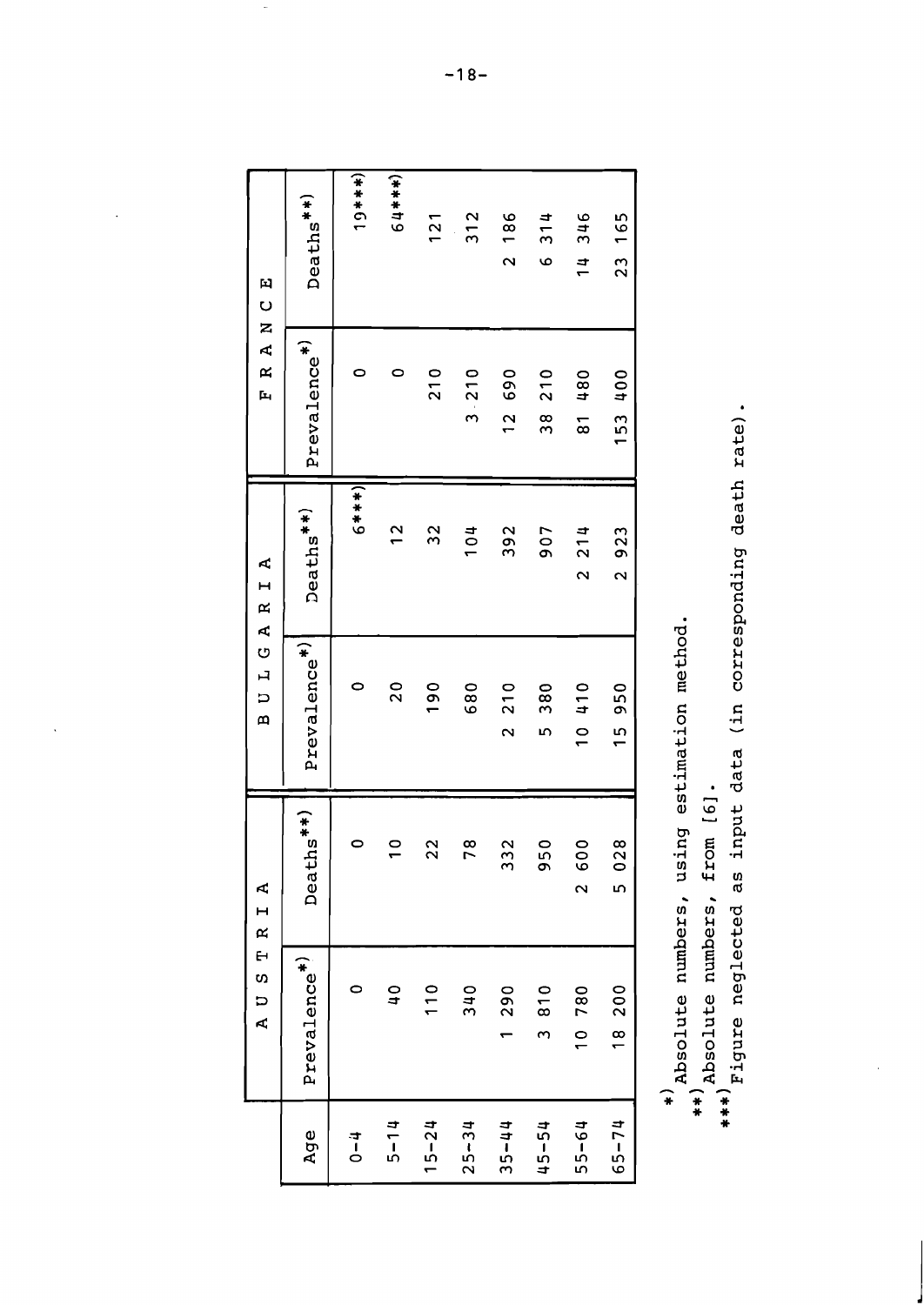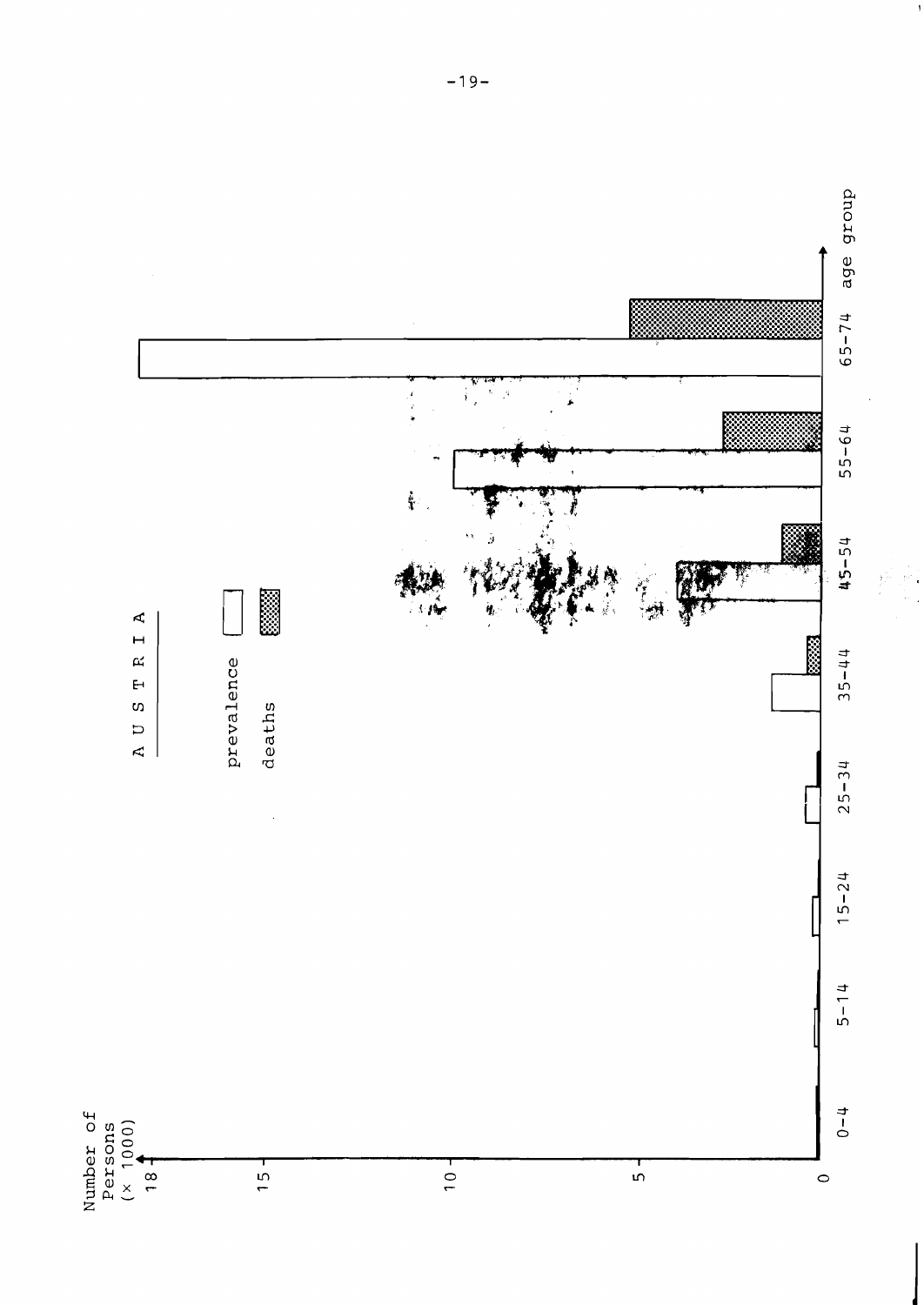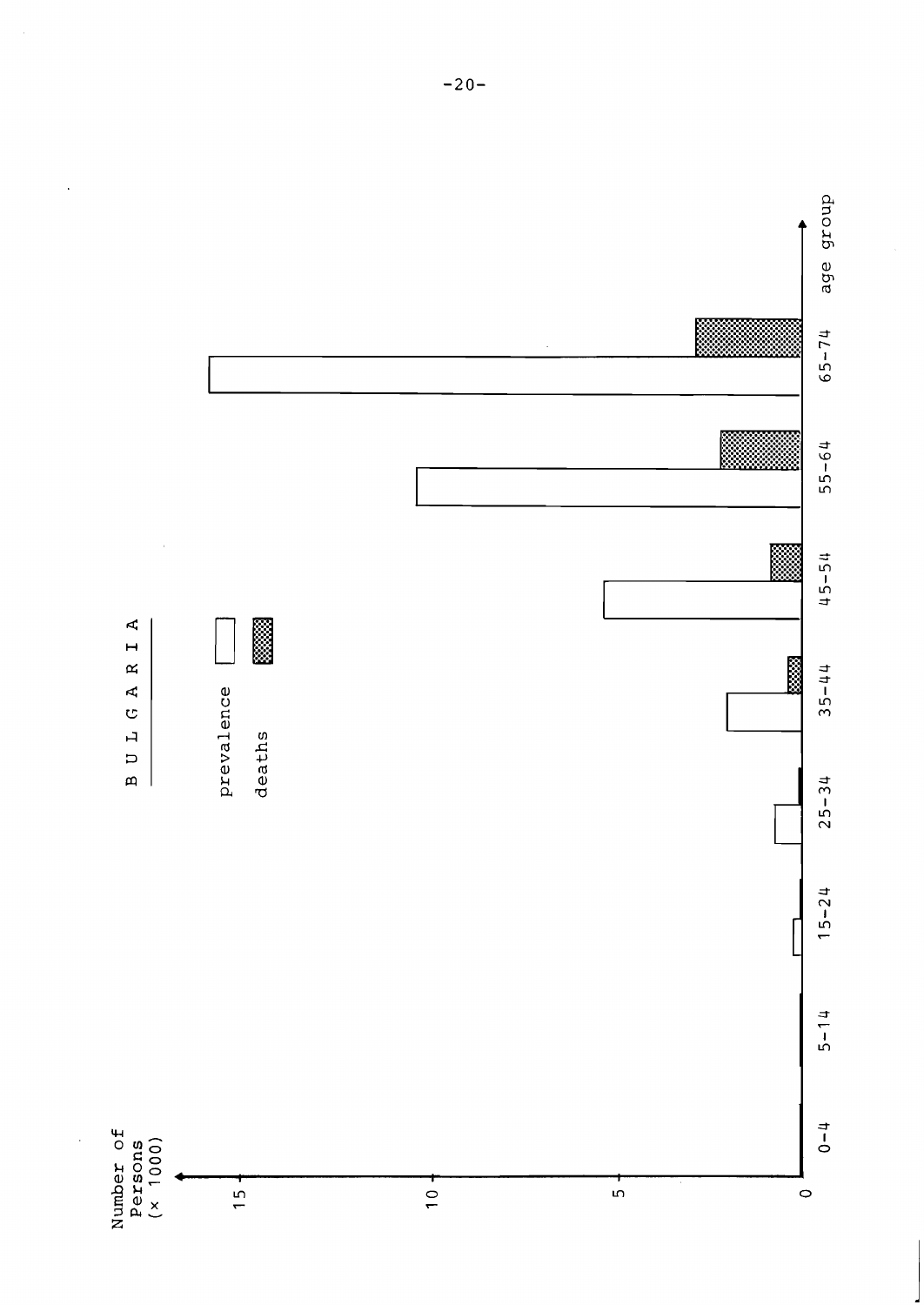

 $-21-$ 

Ŷ,

 $\mu^{\alpha}$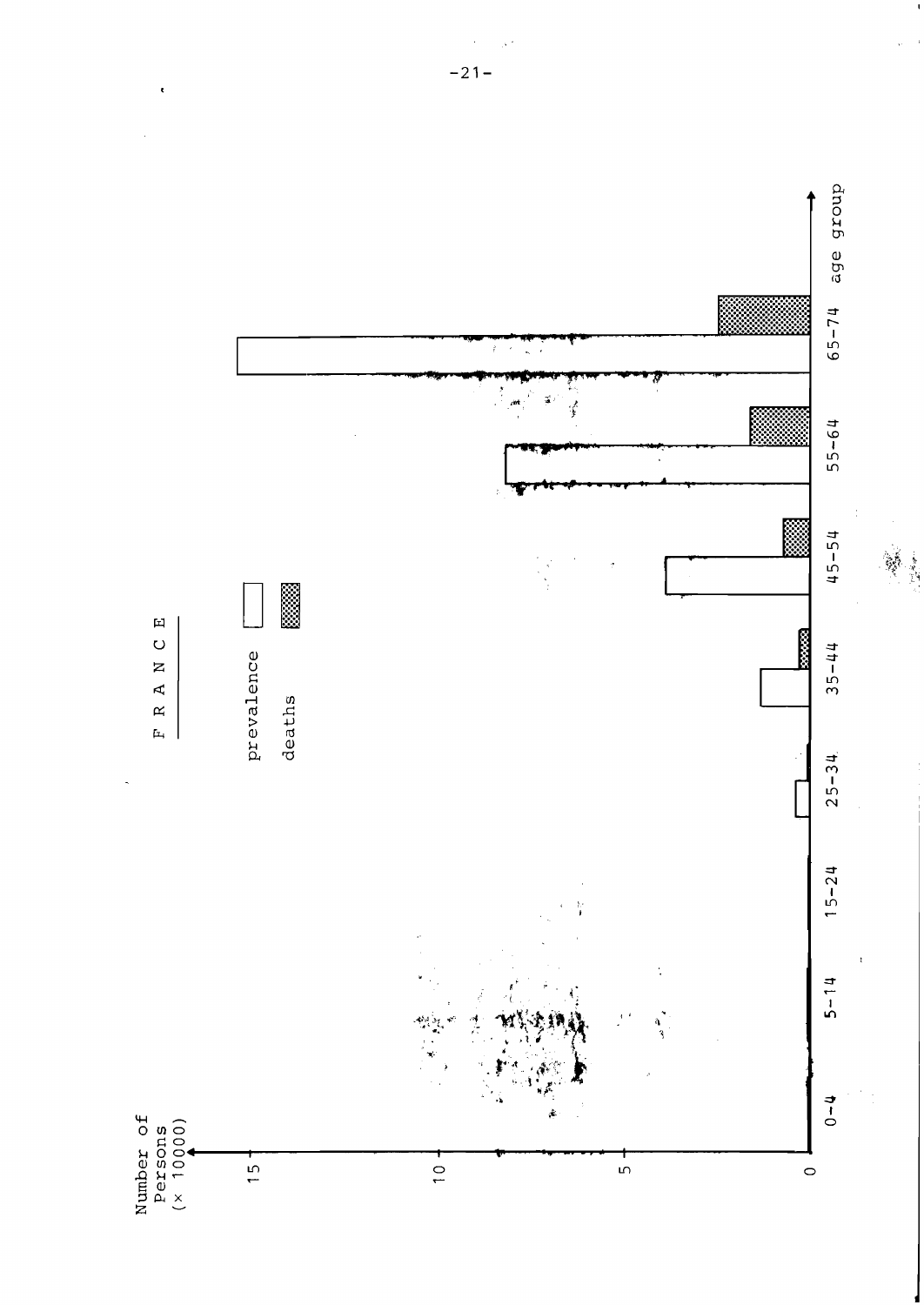# References

- [I] Venedictov, D.D., et al., Health Care: A Systems Approach, in D.D. Venedictov, ed., Health System Modeling and the Information System for the Coordination of Research in Oncology,  $CP-77-4$ , International Institute for Applied Systems Analysis, Laxenburg, Austria, 1977
- [2] Kaihara, S., et al., An Approach to Building a Universal Health Care Model: Morbidity Model of Degenerative Diseases, RM-77-6, International Institute for Applied Systems Analysis, Laxenburg, Austria, 1977.
- **[3]** Klementiev, A.A., Mathematical Approach to Developing a Simulation Model of a Health Care System, RM-76-65, International Institute for Applied Systems Analysis, Laxenburg, Austria, 1976.
- [4] Venedictov, D.D., et al., Modeling of Health Care Systems, in IIASA Conference '76, CP-76-7, International Institute for Applied Systems Analysis, Laxenburg, Austria, 1976.
- [5] World Health Statistics Annual, 1371 Volume 1, WHO, Geneva, 1971.
- [6] Emmanuel', N.M., and L.S. Evseenko, Kolichestvennye osnovy KZinicheskoi onkologii, Meditsina, Moscow, 1970.
- [7] Kapadia, A.S., and B.C. McInnis, Stochastic Compartmental Modeling, Parameter Estimation and Analysis of Cancer Treatment Systems, in D.D. Venedictov, ed., Health System Modeling and the Information System for the Coordination of Research in Oncology,  $CP-77-4$ , International Institute for Applied Systems Analysis, Laxenburg, Austria, 1977
- [8] Hogarth, J., Glossary of Health Care Terminology, WHO Regional Office for Europe, Copenhagen, 1975.
- [9] Bglanger, P.R., On the Dynamics of Treatment in Health Care Systems, IEEE Transactions in SMC, SMC-6, 10.  $(1976)$ , 659-664.
- [lo] Zahariev, T., et al., Morbidity According to the Occurence of Diseases of the Organs of Vascularization According to Data from the Representative Study on Morbidity and to Data from the Representative Study on Morbidity .<br>Needs of the Population of the People's Republic of<br>Bulgaria for Medical Help, *Higiena i sdraveopasvane*<br>15, 4 (1976) (in Bulgarian). Bulgaria for Medical Help, Higiena i zdraveopazvane,<br>15, 4 (1976) (in Bulgarian).